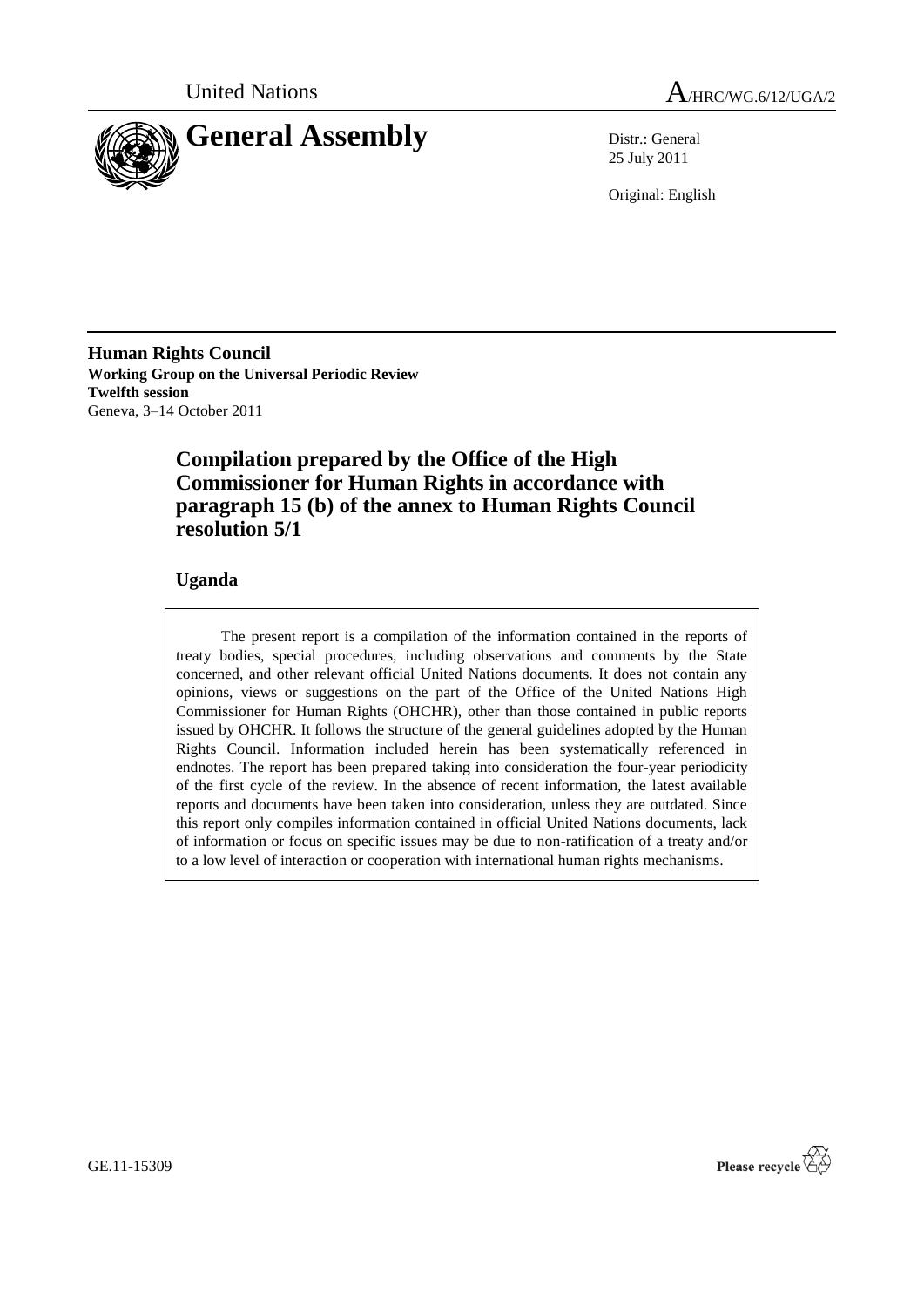# **I. Background and framework**

## **A. Scope of international obligations<sup>1</sup>**

| Universal human rights<br>treaties <sup>2</sup> | Date of ratification,<br>accession or succession | Declarations/reservations                     | Recognition of specific<br>competences of treaty<br>bodies |
|-------------------------------------------------|--------------------------------------------------|-----------------------------------------------|------------------------------------------------------------|
| <b>ICERD</b>                                    | 21 Nov. 1980                                     | None                                          | Individual<br>complaints (art. 14):<br>N <sub>0</sub>      |
| <b>ICESCR</b>                                   | 21 Jan. 1987                                     | None                                          |                                                            |
| <b>ICCPR</b>                                    | 21 June 1995                                     | None                                          | Inter-State<br>complaints (art. 41):<br>N <sub>0</sub>     |
| <b>ICCPR-OP1</b>                                | 14 Nov. 1995                                     | Reservation (Art. 5)                          |                                                            |
| <b>CEDAW</b>                                    | 22 July 1985                                     | None                                          |                                                            |
| <b>CAT</b>                                      | 3 Nov. 1986                                      | None                                          | Inter-State<br>complaints (art. 21):<br>Yes                |
|                                                 |                                                  |                                               | Individual<br>complaints (art. 22):<br>N <sub>0</sub>      |
|                                                 |                                                  |                                               | Inquiry procedure<br>$(art. 20)$ : Yes                     |
| <b>CRC</b>                                      | 7 Aug. 1990                                      | None                                          |                                                            |
| OP-CRC-AC                                       | 6 May 2002                                       | Binding declaration<br>under art. 3: 18 years |                                                            |
| OP-CRC-SC                                       | 30 Nov. 2001                                     | None                                          |                                                            |
| <b>ICRMW</b>                                    | 14 Nov. 1995                                     | Reservation (Art. 18) Inter-State             | complaints (art. 76):<br>N <sub>0</sub>                    |
|                                                 |                                                  |                                               | Individual<br>complaints (art. 77):<br>N <sub>0</sub>      |
| <b>CRPD</b>                                     | 25 Sept. 2008                                    | None                                          |                                                            |
| <b>CRPD-OP</b>                                  | 25 Sept. 2008                                    | None                                          | Inquiry procedure<br>(arts. 6 and 7): Yes                  |

Treaties to which Uganda is not a party: OP-ICESCR<sup>3</sup>, ICCPR-OP 2, OP-CEDAW, OP-CAT and CED (signature only, 2007).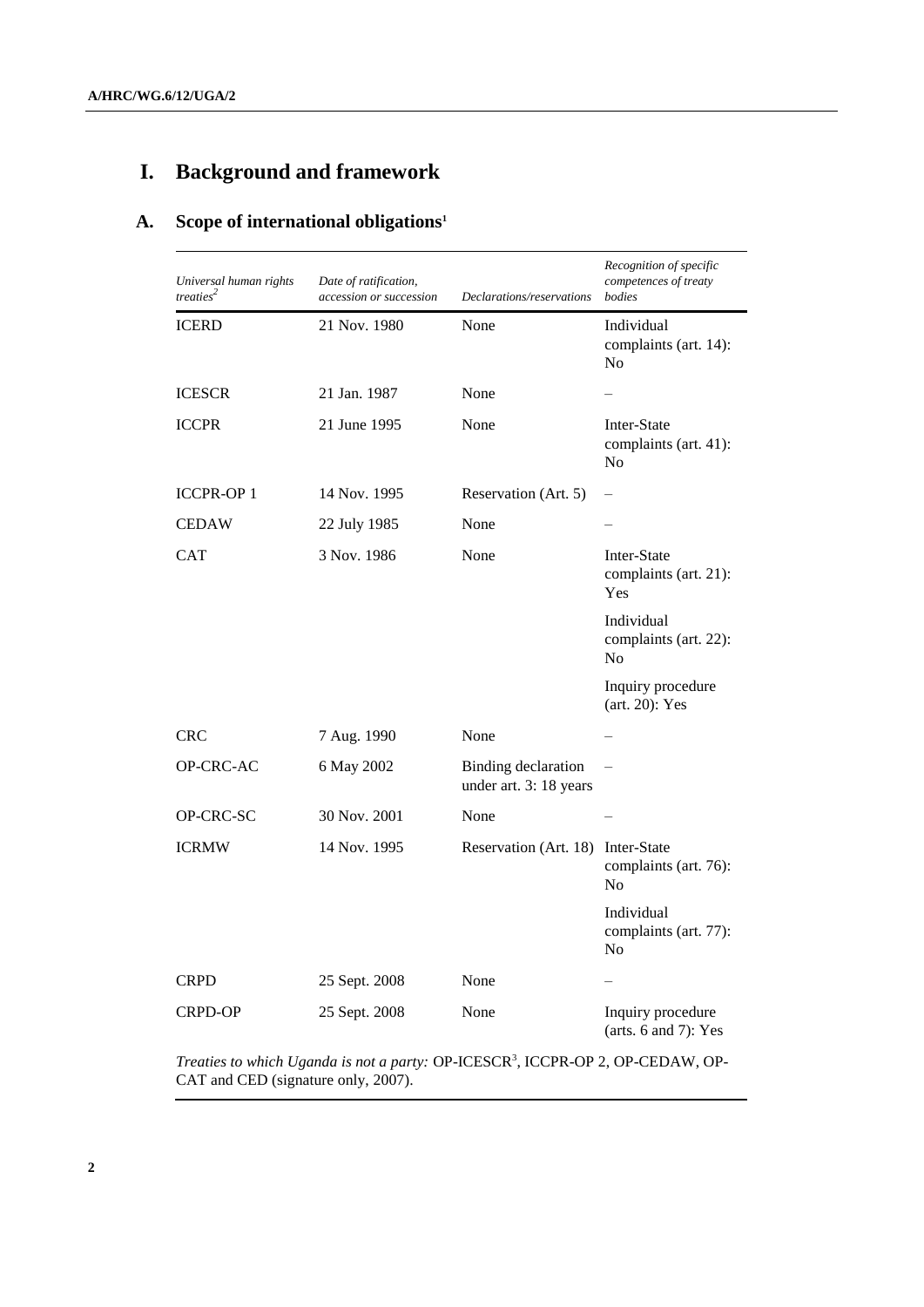| Other main relevant international instruments                                | Ratification, accession or succession  |  |
|------------------------------------------------------------------------------|----------------------------------------|--|
| Convention on the Prevention and                                             | <b>Yes</b>                             |  |
| Punishment of the Crime of Genocide                                          |                                        |  |
| Rome Statute of the International Criminal                                   | <b>Yes</b>                             |  |
| Court                                                                        |                                        |  |
| Palermo Protocol <sup>4</sup>                                                | N <sub>0</sub>                         |  |
| Refugees and stateless persons <sup>5</sup>                                  | Yes, except the 1961 Convention on the |  |
|                                                                              | Reduction of Statelessness.            |  |
| Geneva Conventions of 12 August 1949 and Yes, except Additional Protocol III |                                        |  |
| Additional Protocols thereto <sup>6</sup>                                    |                                        |  |
| ILO fundamental conventions <sup>7</sup>                                     | Yes.                                   |  |
| <b>UNESCO</b> Convention against Discrimination Yes                          |                                        |  |
| in Education                                                                 |                                        |  |

1. The Committee on the Elimination of Discrimination against Women (CEDAW)<sup>8</sup> and the Committee against Torture  $(CAT)^9$  recommended that Uganda ratify the respective optional protocols.

2. CAT<sup>10</sup> and the Committee on the Elimination of Racial Discrimination (CERD)<sup>11</sup> urged Uganda to make declarations under articles 22 and 14 of the respective Conventions.

3. CEDAW encouraged Uganda to consider ratifying CED.<sup>12</sup>

### **B. Constitutional and legislative framework**

4. In 2011, the United Nations Country Team (UNCT) stated that several instruments needed to be domesticated and national laws harmonized with international standards.<sup>13</sup> The Committee on the Rights of the Child  $(CRC)$ ,<sup>14</sup> CAT<sup>15</sup> and the Human Rights Committee  $(HR$  Committee)<sup>16</sup> expressed similar concerns regarding the respective Conventions. CRC noted that Uganda should provide the Law Reform Commission with concrete directions and with the necessary resources to perform its task.<sup>17</sup>

5. In 2005, CAT noted with concern the lack of a comprehensive definition of torture and the lack of an absolute prohibition of torture.<sup>18</sup>

6. In 2008, CRC regretted that the Penal Code of Uganda lacked provisions that criminalized the recruitment of children.<sup>19</sup> It also recommended that Uganda bring its Penal Code into full compliance with OP-CRC-SC.<sup>20</sup>

7. In 2010, the High Commissioner for Human Rights noted that the important national reconciliation bill had not yet been tabled in Parliament.<sup>21</sup>

### **C. Institutional and human rights infrastructure**

8. The Uganda Human Rights Commission (UHRC) was accredited with "A" status by the International Coordinating Committee of National Human Rights Institutions for the Promotion and Protection of Human Rights in April 2008.<sup>22</sup>

9. UNCT stated that UHRC faced multiple challenges, including gaps in capacity, and insufficient geographical coverage; and noted that its autonomy had been questioned.<sup>23</sup> CRC was concerned that requirements that UHRC give prior notice of its visits to facilities of the Uganda People's Defence Force (UPDF) might hamper its work.<sup>24</sup>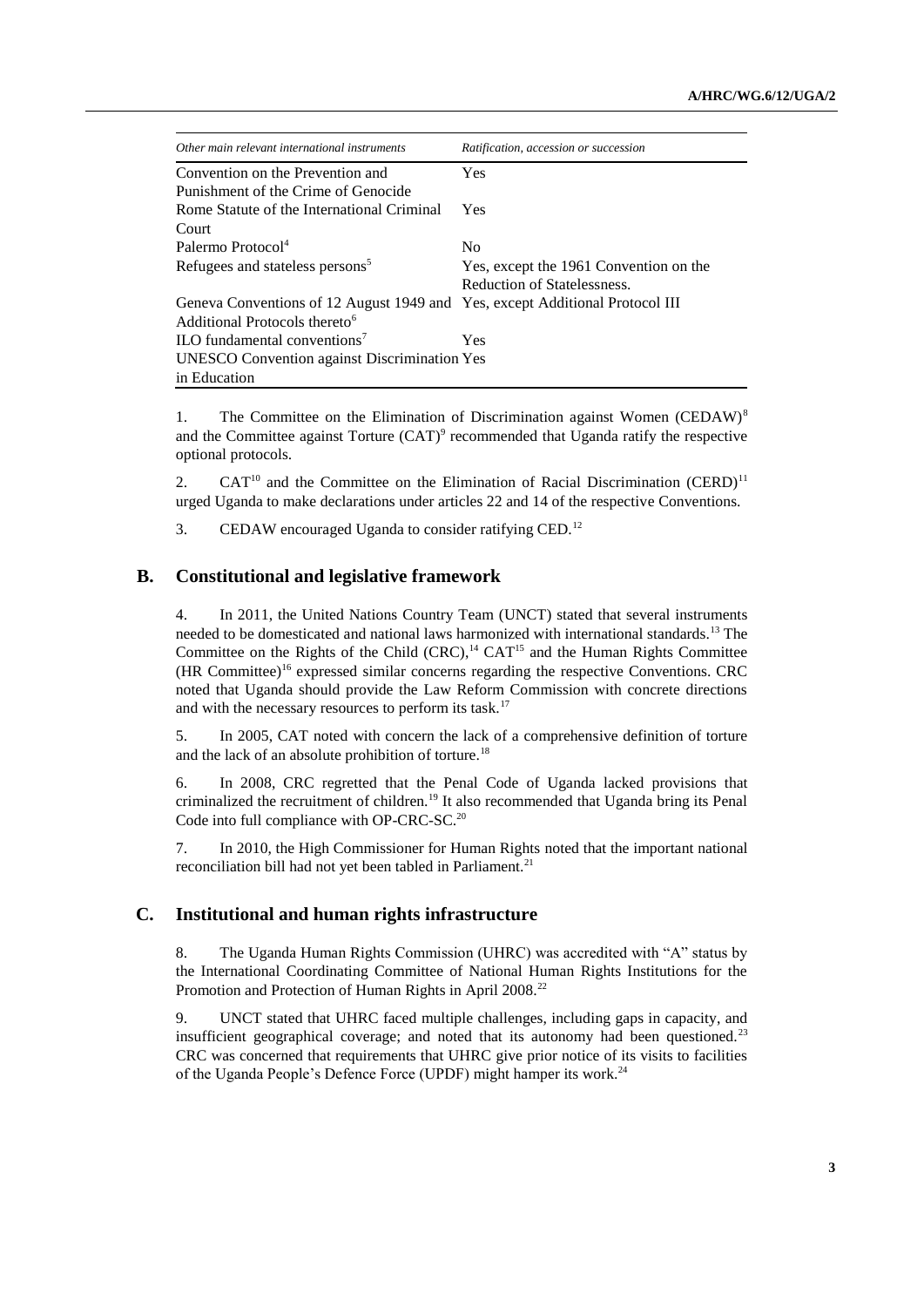10. UNCT noted that the Equal Opportunities Commission suffered from constraints similar to those faced by UHRC,<sup>25</sup> and CEDAW urged Uganda to ensure that the Commission is provided with sufficient human, financial and technical resources.<sup>26</sup>

11. In 2010, CEDAW also recommended that Uganda expeditiously strengthen its national gender machinery.<sup>27</sup>

12. UNCT stated that the NGO Registration (Amendment) Act put heavy administrative constraints on NGOs, such as burdensome yearly registration obligations.<sup>28</sup>

### **D. Policy measures**

13. UNCT observed that there was no national action plan for human rights in place.<sup>29</sup>

14. In 2009, the Secretary-General reported that Uganda had signed an action plan regarding children associated with armed forces in Uganda.<sup>30</sup>

## **II. Promotion and protection of human rights on the ground**

### **A. Cooperation with human rights mechanisms**

### **1. Cooperation with treaty bodies**

| Treaty body <sup>31</sup> | Latest report<br>submitted and<br>considered | Latest concluding<br>observations | Follow-up response     | Reporting status                                           |
|---------------------------|----------------------------------------------|-----------------------------------|------------------------|------------------------------------------------------------|
| <b>CERD</b>               | 2001                                         | March 2003                        |                        | Eleventh to<br>thirteenth report<br>overdue since<br>2005. |
| <b>CESCR</b>              |                                              |                                   |                        | Initial report<br>overdue since<br>1990.                   |
| <b>HR</b> Committee       | 2003                                         | March 2004                        | Submitted in<br>2006.  | Second report<br>overdue since<br>2008.                    |
| <b>CEDAW</b>              | 2009                                         | October 2010                      | Due in 2012.           | Eighth report<br>due in 2014.                              |
| <b>CAT</b>                | 2004                                         | May 2005                          | Overdue since<br>2006. | Second report<br>overdue since<br>2008.                    |
| <b>CRC</b>                | 2003                                         | September 2005                    |                        | Consolidated<br>third to fifth<br>reports due in<br>2011.  |
| OP-CRC-AC                 | 2007                                         | October 2008                      |                        | Next report due<br>with report to<br>CRC.                  |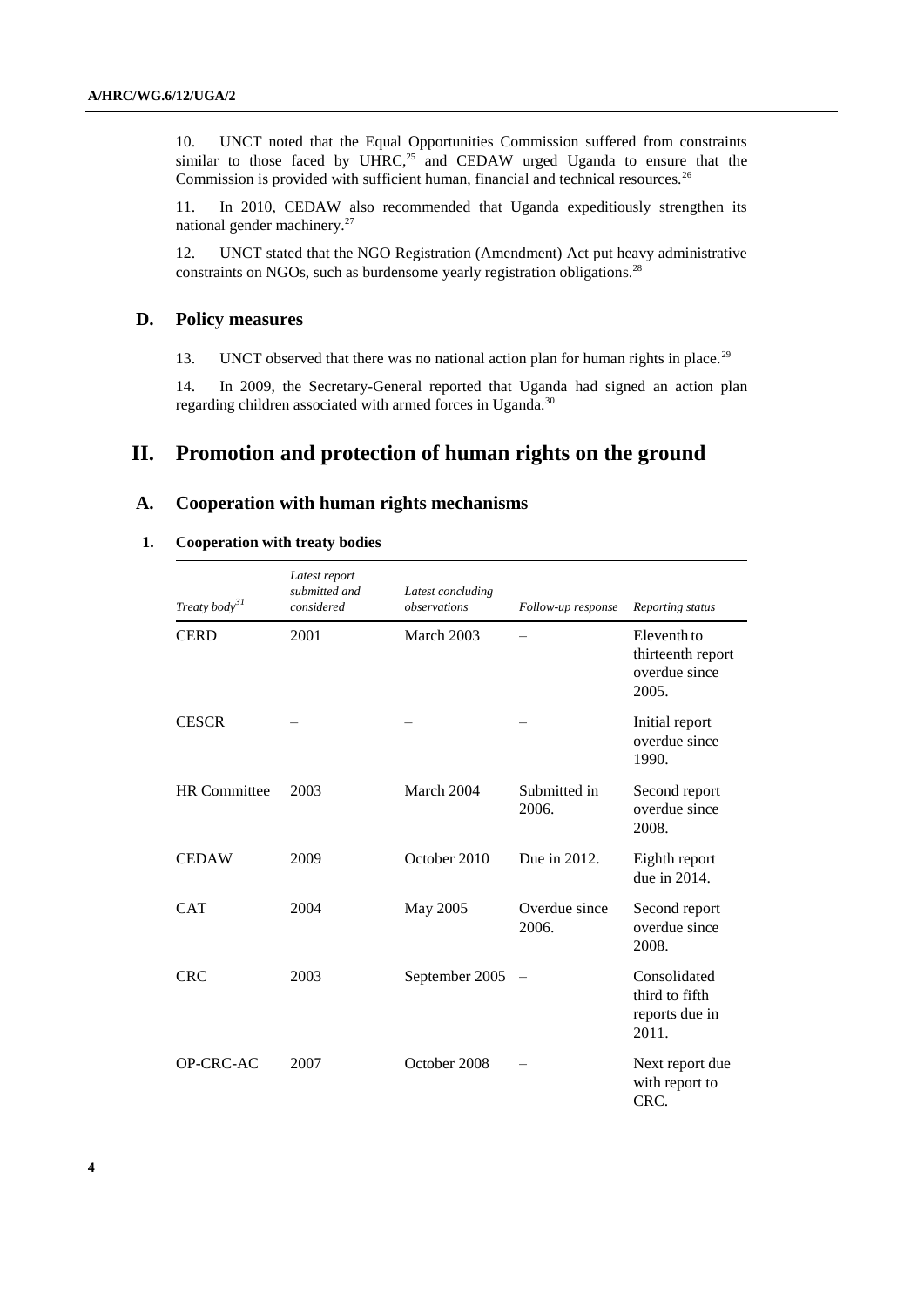| Treaty body <sup>31</sup> | Latest report<br>submitted and<br>considered | Latest concluding<br><i>observations</i> | Follow-up response | Reporting status                          |
|---------------------------|----------------------------------------------|------------------------------------------|--------------------|-------------------------------------------|
| OP-CRC-SC                 | 2007                                         | October 2008                             |                    | Next report due<br>with report to<br>CRC. |
| <b>CMW</b>                |                                              |                                          |                    | Initial report<br>overdue since<br>2004.  |
| <b>CRPD</b>               |                                              |                                          |                    | Initial report<br>overdue since<br>2010.  |

15. In 2011, UNCT stated that there was no permanent institutionalized system to coordinate Government engagement with the international mechanisms for implementing recommendations, monitoring performance and reporting.<sup>32</sup>

| Standing invitation issued               | N <sub>0</sub>                                                                                                                                                                                                                     |
|------------------------------------------|------------------------------------------------------------------------------------------------------------------------------------------------------------------------------------------------------------------------------------|
| Latest visits or mission reports         | Representative of the Secretary-General on<br>the human rights of internally displaced<br>persons $(13-17 \text{ July } 2009)^{33}$ and $(10-16$<br>August 2003) <sup>34</sup> ;                                                   |
|                                          | Special Representative of the Secretary-<br>General for Children and Armed Conflict<br>(May–June $2010^{35}$ and June $2006^{36}$ );                                                                                               |
|                                          | Special Rapporteur on the right of everyone<br>to the enjoyment of the highest attainable<br>standard of physical and mental health (17-<br>25 March $2005$ <sup>37</sup> and (4–9 February<br>$2007$ ; <sup>38</sup>              |
|                                          | Independent expert on the effects of<br>structural adjustment policies and foreign<br>debt on the full enjoyment of all human<br>rights, particularly economic, social and<br>cultural rights $(26-30$ May $2003)$ ; <sup>39</sup> |
|                                          | Special Rapporteur on the right to education<br>(26 June-2 July 1999). <sup>40</sup>                                                                                                                                               |
| Visits agreed upon in principle          | Independent expert on the question of<br>human rights and extreme poverty                                                                                                                                                          |
| Visits requested and not yet agreed upon | Special Rapporteur on the promotion and<br>protection of the right to freedom of opinion<br>and expression (2006 and May 2011)                                                                                                     |
| Facilitation/cooperation during missions |                                                                                                                                                                                                                                    |

### **2. Cooperation with special procedures**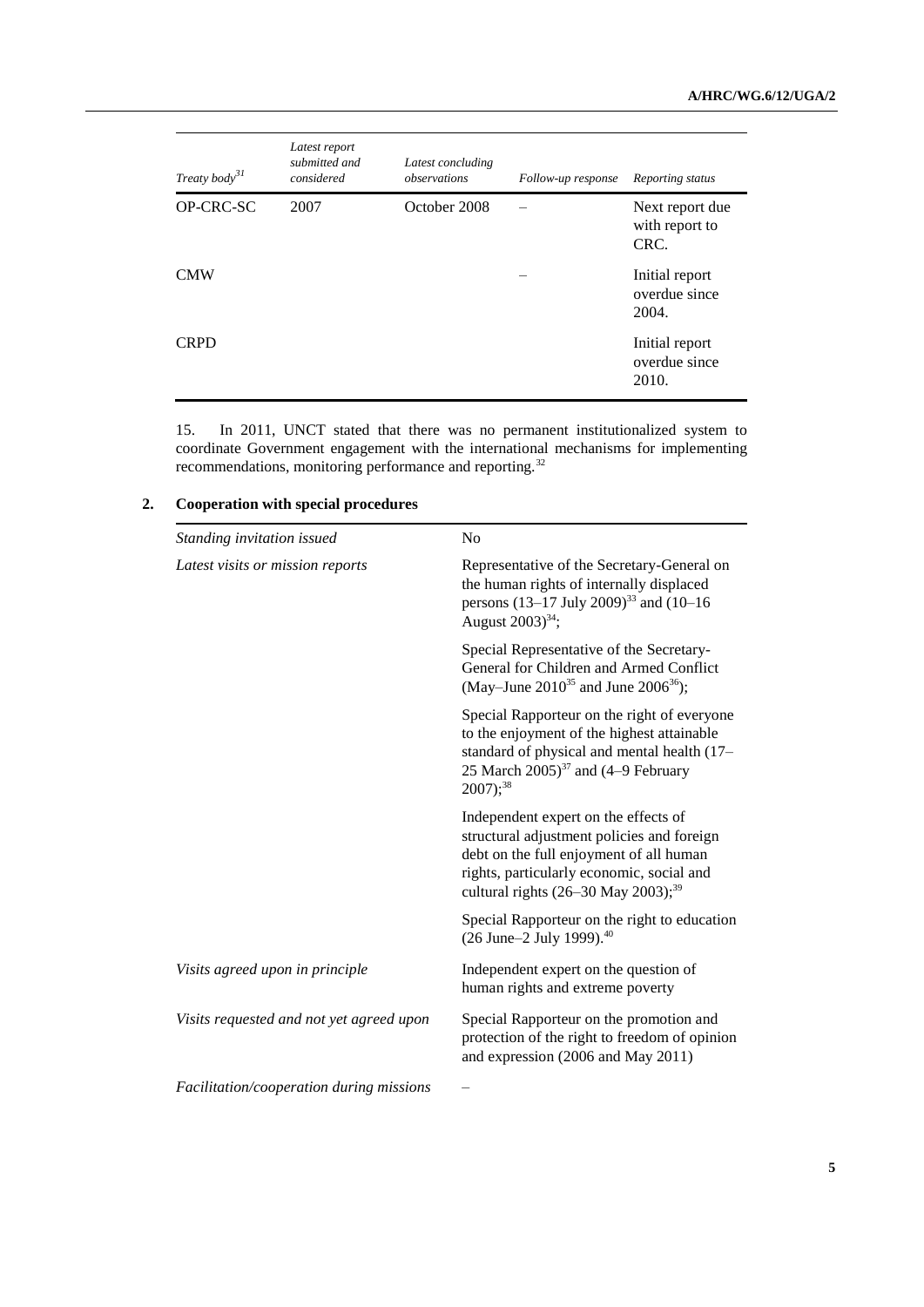| Follow-up to visits                                       |                                                                                                                |
|-----------------------------------------------------------|----------------------------------------------------------------------------------------------------------------|
| Responses to letters of allegations and<br>urgent appeals | During the period under review, 19<br>communications were sent to the<br>Government, which provided 2 replies. |
| Responses to questionnaires on thematic<br>issues         | Uganda responded to 3 of the 24<br>questionnaires sent by special procedures<br>mandate holders. <sup>41</sup> |

#### **3. Cooperation with the Office of the High Commissioner for Human Rights**

16. OHCHR established its country office in Uganda in 2005.<sup>42</sup> Its programme of work focuses on building national institutional capacity for the protection and promotion of human rights, including working with UHRC and civil society organizations; human rights mainstreaming with United Nations partners; human rights monitoring and reporting; support for national legislative and policy reforms; and support for transitional justice. $43$ The High Commissioner visited Uganda in January  $2006^{44}$  and June  $2010^{45}$ .

### **B. Implementation of international human rights obligations**

### **1. Equality and non-discrimination**

17. CEDAW reiterated its concern at the low priority given to comprehensive legal reform, and was also concerned that legislation and customary practices that discriminate against women remained in force.<sup>46</sup> UNCT reported that women still faced discrimination, marginalization and violence, and indicated that efforts for improvement were hampered by deep-rooted cultural and traditional practices, low female literacy rates and high levels of poverty.<sup>47</sup> CEDAW urged Uganda to put in place without delay a comprehensive strategy, including review and formulation of legislation, to modify or eliminate traditional practices and stereotypes that discriminate against women; it also urged the Government to address harmful practices, such as polygamy, more vigorously.<sup>48</sup> The HR Committee expressed similar concerns.<sup>49</sup>

18. CEDAW was concerned that older women and women with disabilities often suffered from multiple forms of discrimination.<sup>50</sup>

19. CRC was concerned at the fact that discrimination against certain groups of children existed in practice, particularly with regard to girls, children with disabilities, children living in poverty, refugee children, children affected by and/or infected with HIV/AIDS, former child soldiers and Batwa children.<sup>51</sup>

20. In 2011, UNCT stated that estimates indicated that 19.8 per cent of Ugandans had some form of disability. Despite constitutional and legal guarantees, discriminatory laws and attitudes existed. $52$  CRC also noted with concern that equal opportunities for children with disabilities were jeopardized.<sup>53</sup>

21. In 2006, the Special Rapporteur on the right of everyone to the enjoyment of the highest attainable standard of physical and mental health stated that wide-ranging measures were required to combat all forms of discrimination and stigma associated with neglected diseases.<sup>54</sup>

22. The ILO Committee of Experts on the Application of Conventions and Recommendations noted that significant gender inequities existed in respect of ownership and control of land as a result of discriminatory traditions and customs.<sup>55</sup> UNCT noted that national laws also discriminated against unmarried women.<sup>56</sup> CEDAW urged Uganda to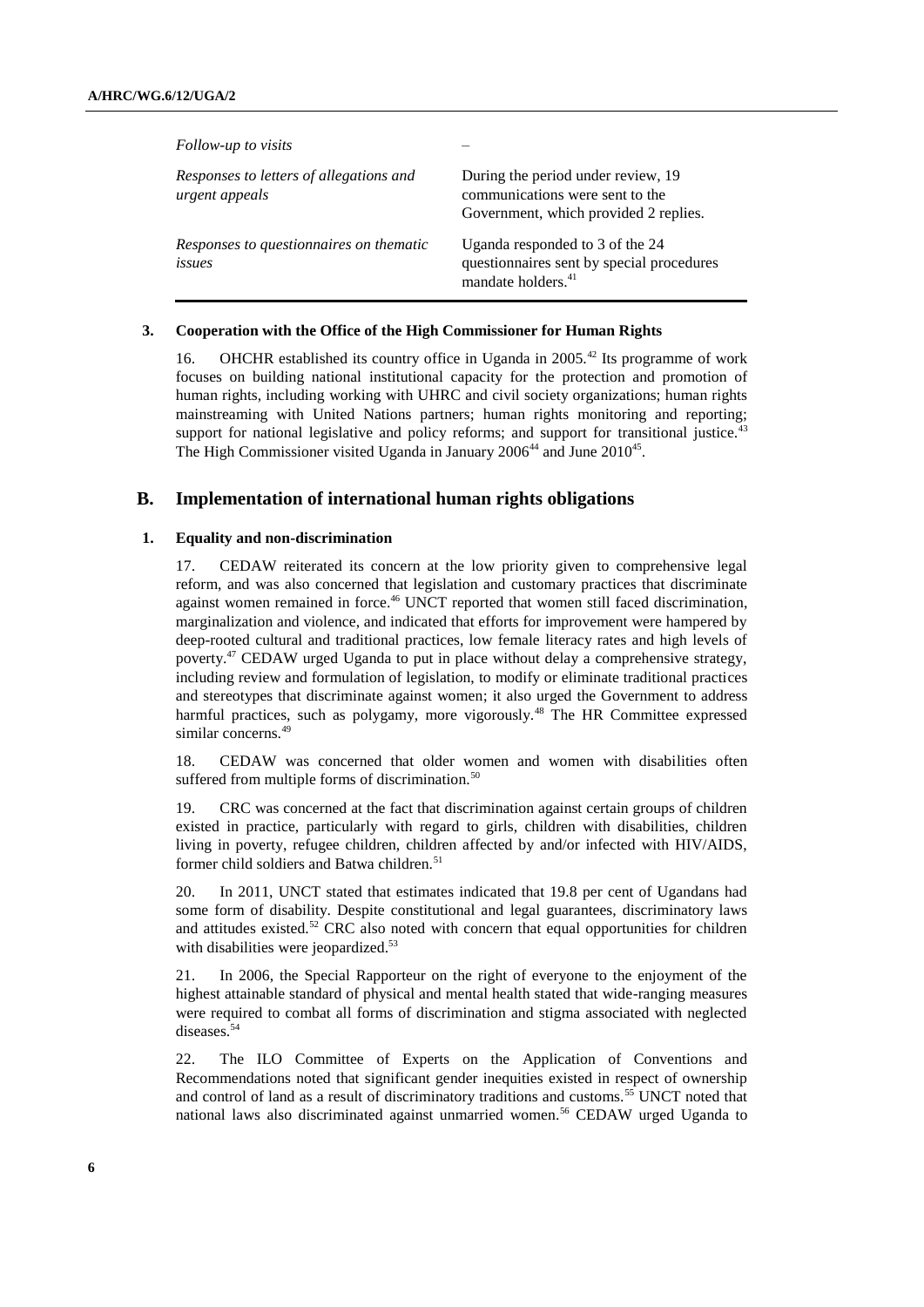eliminate all forms of discrimination with respect to the ownership, co-sharing and inheritance of land.<sup>57</sup>

23. UNCT indicated that lesbian, gay, bisexual, transgender and intersex persons faced several forms of discrimination, including harassment and unequal access to public services.<sup>58</sup> OHCHR<sup>59</sup> and CEDAW<sup>60</sup> raised similar concerns.

#### **2. Right to life, liberty and security of the person**

24. In 2004, the HR Committee expressed concern about the broad array of crimes for which the death penalty might be imposed. $61$  UNCT indicated that in 2009 the Supreme Court had ruled that the mandatory death penalty was unconstitutional, and that if a death penalty sentence was not executed within three years, it should be converted to life imprisonment. It reported that sentences were still being issued. $62$ 

25. In 2005, CRC noted with deep concern that child sacrifice took place in the districts of Mukono and Kayunga.<sup>63</sup> CEDAW called upon Uganda to strengthen its efforts to prevent and investigate cases of child sacrifice and to prosecute perpetrators.<sup>64</sup>

26. In 2009, the Secretary-General strongly urged the Government of Uganda to prioritize the protection of children in its military actions against the Lord's Resistance Army (LRA) elements.<sup>65</sup>

27. The High Commissioner stated that the general approach to disarmament in Karamoja had resulted in large groups of people being treated indiscriminately. In addition, there had been particularly violent UPDF operations, which had led to heavy loss of life.<sup>66</sup> UNCT noted that the military character of the operation remained a matter of concern, since serious human rights violations had been registered.<sup>67</sup>

28. In 2005, CAT recommended that Uganda take all necessary legislative, administrative and judicial measures to prevent acts of torture and ill-treatment;<sup>68</sup> that it minimize the number of security forces and agencies with the power to arrest, detain and investigate and ensure that the police remains the primary law enforcement agency; and that it abolish the use of "ungazetted" or unauthorized places of detention or "safe houses".<sup>69</sup> CAT also recommended that Uganda take immediate and effective steps to put an end to customary torture in the area of Karamoja.<sup>70</sup> In 2011, UNCT expressed similar concerns.<sup>71</sup>

29. CRC was concerned that corporal punishment was still traditionally accepted and widely practised and recommended that Uganda explicitly prohibit by law all forms of corporal punishment in all settings.<sup>72</sup> In 2000, the Special Rapporteur on the right to education expressed similar concerns.<sup>73</sup>

30. CRC recommended that Uganda take the necessary measures to prevent child abuse and neglect.<sup>74</sup> UNCT stated that challenges in child protection included the coordination and inadequate capacity of statutory protection services and community-based structures to identify, support, refer, follow up and report on cases.<sup>75</sup>

31. CEDAW expressed its concern at the prevalence of violence against women and girls and was particularly concerned at the inordinately high prevalence of sexual offences; it was also concerned that such violence appeared to be socially legitimized and accompanied by a culture of silence and impunity.<sup>76</sup> UNCT stated that the lack of medical officers and police surgeons meant that cases could not be properly prosecuted because of a lack of medical evidence or testimony.<sup>77</sup> CEDAW called upon Uganda to expeditiously adopt the regulations for implementation of the Domestic Violence Act.<sup>78</sup>

32. CEDAW called on Uganda to ensure the effective implementation of the Prohibition of Female Genital Mutilation Act 2010, as well as the prosecution and adequate punishment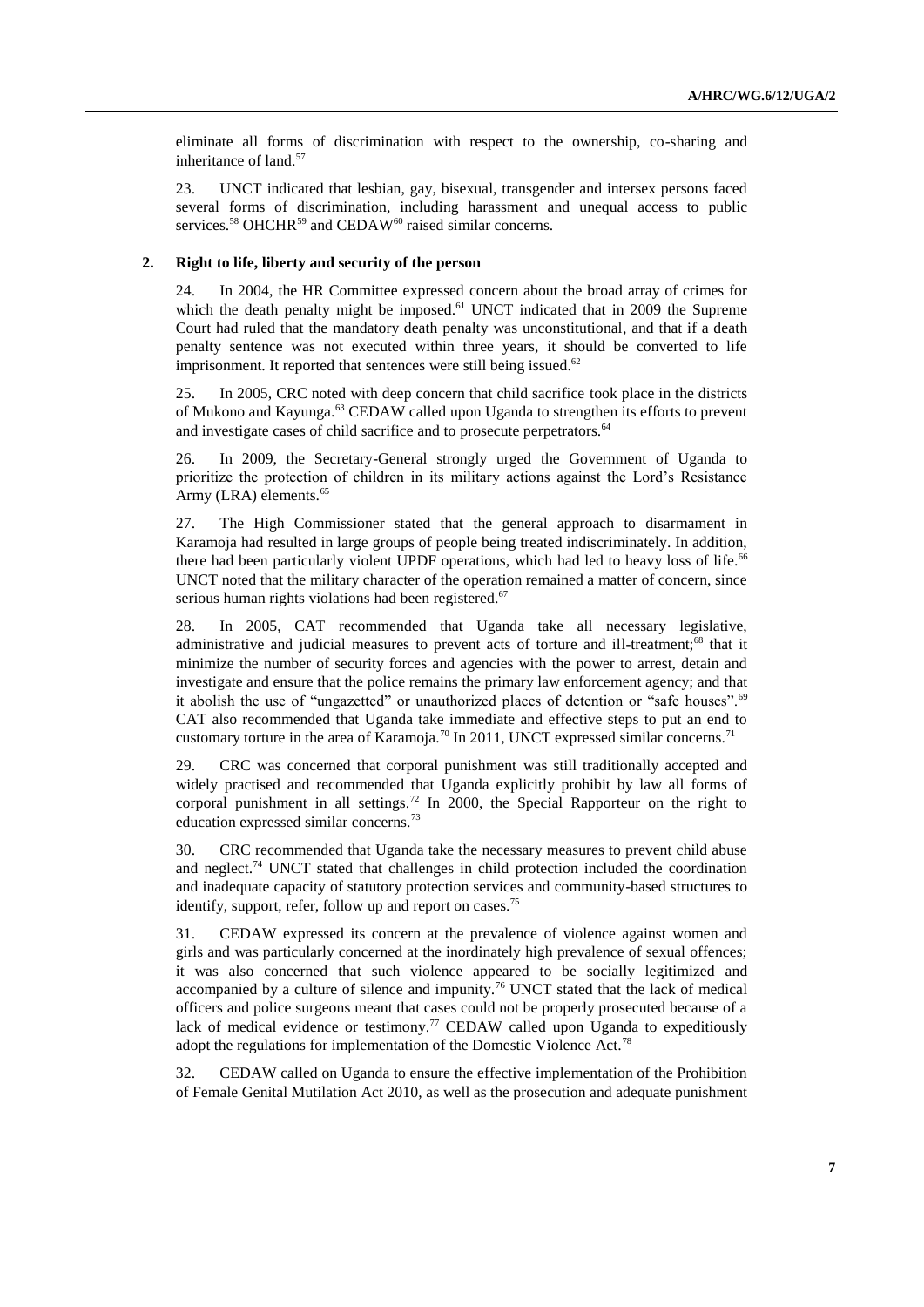of perpetrators of that practice.<sup>79</sup> The HR Committee<sup>80</sup> and UNCT<sup>81</sup> made similar observations. CRC recommended that Uganda conduct awareness-raising campaigns.<sup>82</sup>

33. The Secretary-General reported that there were no cases of recruitment and use of children by UPDF or the local defence units in  $2010$ .<sup>83</sup>

34. The ILO Committee of Experts reiterated its deep concern at the situation of children abducted by LRA, $84$  as did CRC in 2008 $85$  and in 2005 $86$ . CRC urged Uganda to take all necessary measures to ensure accountability for perpetrators. $87$  The HR Committee $88$ and CAT<sup>89</sup> made similar observations.

35. In 2005<sup>90</sup> and 2008,<sup>91</sup> CRC recommended that Uganda strengthen long-term efforts to provide reintegration measures in order to provide all children who have been recruited or used in hostilities with immediate and child- and gender-sensitive multidisciplinary assistance for their physical and psychological recovery. CRC stated that Uganda should take measures to ensure that children who have been demobilized from LRA and the local defence units are not recruited into the national army. $92$ 

36. In 2004, the HR Committee noted that Uganda had acknowledged the deplorable prison conditions. The treatment of prisoners continued to be a matter of concern, and juveniles and women were often not kept separate from adults and males. It was also concerned about the high percentage of persons detained on remand.<sup>93</sup> In 2011, UNCT raised similar concerns. 94

37. CEDAW urged Uganda to fully implement article 6 of the Convention, including through the effective implementation of the new legislation on trafficking.<sup>95</sup> It also reiterated its recommendation that Uganda introduce legislation to ensure the prosecution of, and stronger penalties for, the exploitation of women engaged in prostitution, and urged Uganda to review the Penal Code.<sup>96</sup>

38. The ILO Committee of Experts requested Uganda to take immediate necessary measures to ensure that the procuring or offering of boys under 18 years for prostitution was prohibited.<sup>97</sup> CRC recommended that Uganda take appropriate legislative measures and develop an effective and comprehensive policy addressing the sexual exploitation of children.<sup>98</sup>

39. CRC observed that preventive measures were inadequate and that documentation and research were insufficient on the root causes, nature and extent of the sale of children, child prostitution and child pornography.<sup>99</sup> It recommended that Uganda comply with the UHRC recommendation to hold a public inquiry to investigate reports indicating the sale of children for sacrifices and ritual killings. $100$ 

40. UNCT stated that 17 per cent of all children were engaged in child labour including trafficking.<sup>101</sup> CRC was deeply concerned that Uganda had not taken comprehensive measures to prevent and combat the large-scale economic exploitation of children.<sup>102</sup> The ILO Committee of Experts also expressed its serious concern at the number of children involved, or at the risk of becoming engaged, in the worst forms of child labour.<sup>103</sup>

41. In 2005, CRC was deeply concerned at the increasing number of street children, especially in Kampala and other major urban centres.<sup>104</sup>

#### **3. Administration of justice, including impunity, and the rule of law**

42. In 2007, OHCHR indicated that the administration of justice structures and institutions were weak and virtually non-existent in rural areas. Corrupt practices reportedly discouraged victims from seeking legal remedy. There was a general lack of confidence in the justice system.<sup>105</sup> A significant backlog of cases and excessive pretrial detention periods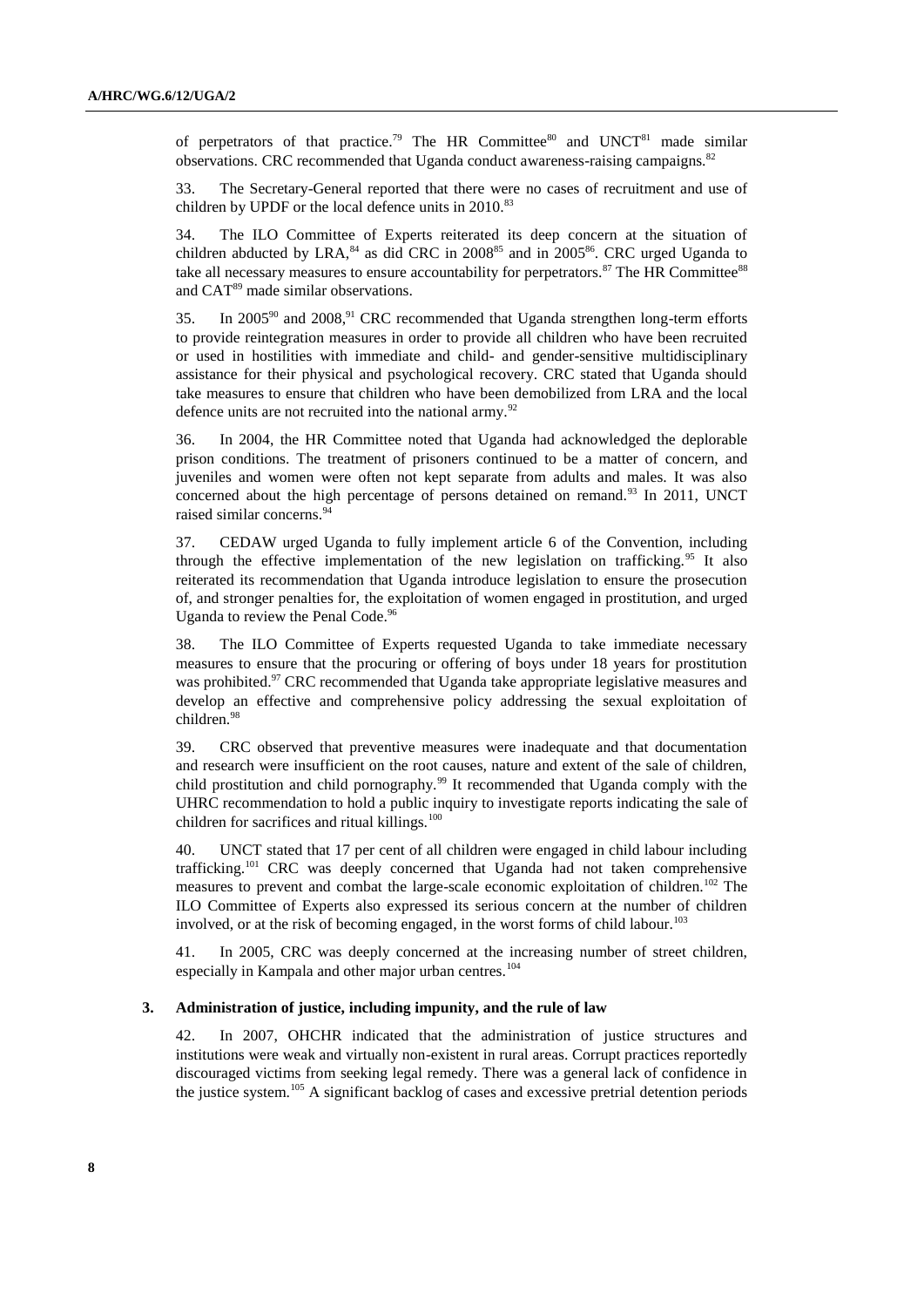compounded the situation.<sup>106</sup> OHCHR<sup>107</sup> and UNCT<sup>108</sup> indicated that there was a general lack of legal aid services being provided by the State.

43. UNCT noted that an area of particular concern was the role and capacity of local council courts, including a lack of knowledge of basic legal rules.<sup>109</sup> OHCHR raised similar concerns.<sup>110</sup>

44. While the Supreme Court ruled in 2009 that the trial of civilians by military courts was unconstitutional, UNCT indicated that court martials continued to try suspects and issue death sentences in 2011.<sup>111</sup> OHCHR was concerned that proceedings before military courts fell short of international standards.<sup>112</sup>

45. UNCT noted that the juvenile justice system did not have adequate infrastructure to handle youth in conflict/contact with the law. In Karamoja, the lack of juvenile courts, for example, led to youth having to be detained in distant locations.<sup>113</sup> CRC made recommendations in this regard.<sup>114</sup>

46. OHCHR encouraged Uganda to continue its efforts in Karamoja to strengthen the civilian law enforcement and administration of justice.<sup>115</sup>

47. UNCT stated that arbitrary arrests and prolonged periods of (pretrial) detention were common; and that investigations only started once a suspect was put into custody.<sup>116</sup> CAT was also concerned about the possibility of detaining treason and terrorism suspects for 360 days without bail and about the disproportion between the high number of reports of torture and ill-treatment and the very small number of convictions for such offences.<sup>117</sup> The HR Committee expressed similar concerns.<sup>118</sup>

48. In 2011, UNCT indicated that the conviction rate nationally had traditionally been below 5 per cent for gender-based violence. Cases of sexual and gender-based violence were generally settled through traditional mechanisms in which family concerns regularly overrode women's rights.<sup>119</sup>

49. OHCHR stated that the virtual absence of the justice system in northern Uganda had resulted in the proliferation of "mob justice".<sup>120</sup> CAT<sup>121</sup> and UNCT<sup>122</sup> made similar observations.

50. In 2007, OHCHR stated that traditional leaders were strongly advocating for the application of traditional justice to deal with atrocities committed during the conflict. It expressed concern that relying solely on traditional justice mechanisms would set a dangerous precedent for impunity.<sup>123</sup> CRC recommended that Uganda ensure that any customary reconciliation practices avoid re-victimizing children who have been recruited or used in hostilities, especially girls who have suffered sexual violence.<sup>124</sup>

51. CRC recognized that the Amnesty Act 2000 had contributed to the return, demobilization and reintegration of thousands of children forcefully recruited by the LRA.<sup>125</sup> Like CRC,<sup>126</sup> however, OHCHR was concerned that the granting of an amnesty for serious crimes under international law was in violation of the treaty obligations of Uganda.<sup>127</sup> In 2007, the High Commissioner reaffirmed that there could be no amnesty for war crimes, crimes against humanity, genocide, and gross violations of human rights.<sup>128</sup>

52. In 2007, OHCHR released a report on victims' perceptions of accountability, reconciliation and transitional justice in northern Uganda and found that truth-recovery and reparation in the form of compensation were their principal needs in terms of transitional justice responses to the conflict.<sup>129</sup>

53. CRC noted the arrest warrants issued by the Prosecutor of the International Criminal Court in 2005 and urged Uganda to fully collaborate with the court; the Committee also encouraged Uganda to cooperate with neighbouring States.<sup>130</sup>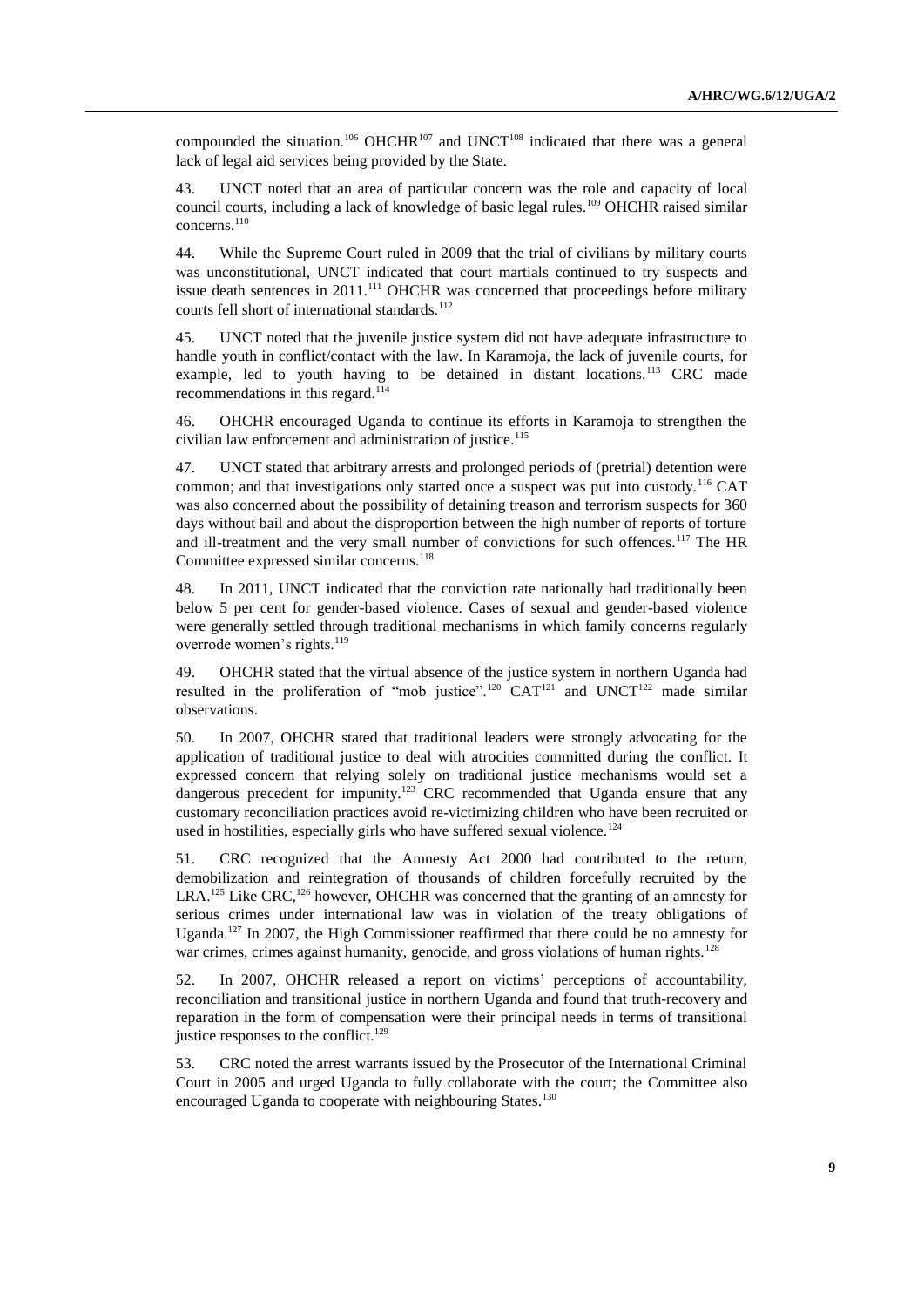54. UNCT reported that, in 2010, Uganda domesticated the Rome Statute of the International Criminal Court and the establishment of the War Crimes Division within the High Court was completed, although its rules of procedure and evidence were still pending. Its first case had been fraught with procedural and due process irregularities.<sup>131</sup>

55. In October 2010, OHCHR published a report of a mapping exercise that documented the most serious violations of human rights and international humanitarian law committed in the Democratic Republic of the Congo between 1993 and 2003. Comments on the report from a number of Governments concerned, including Uganda, were released at the same time. The report described the most serious violations committed in the Democratic Republic of the Congo over this 10-year period by both State and non-State actors, including a number allegedly by foreign military forces, including those of Uganda. The mapping report was intended as a tool to promote accountability for past human rights abuses, to serve to prevent their recurrence in future and ensure sustainable peace and development in the Democratic Republic of the Congo.<sup>132</sup>

#### **4. Right to privacy, marriage and family life**

56. UNCT stated that many children were married at a young age, most times against their will. There were high rates of abortion amongst the youth.<sup>133</sup> CRC recommended that Uganda fully enforce the age of marriage set out in the law for all forms of marriage.<sup>134</sup> CEDAW also expressed its concern and called upon Uganda to review and amend, as necessary, the current version of the Marriage and Divorce Bill as well as the Muslim Personal Law Bill.<sup>135</sup>

57. In 2011, UNCT stated that, on average, only one in five children was registered at birth, which often resulted in undocumented youth being incarcerated with adults.<sup>136</sup> CRC urged Uganda to strengthen and further develop measures to ensure that all children born within the national territory are registered by, inter alia, making birth registration easy and free and by introducing mobile units.<sup>137</sup>

58. The Office of the United Nations High Commissioner for Refugees (UNHCR) recommended that Uganda amend its nationality legislation to ensure that every child born on the territory acquires Ugandan nationality, if they did not acquire any other.<sup>138</sup>

59. In 2010, the High Commissioner,  $139$  the Special Rapporteur on the right to health,  $140$ and the Special Rapporteurs on the situation of human rights defenders and on the right to freedom of opinion and expression<sup>141</sup> urged Uganda to shelve a "draconian" draft bill on homosexuality.<sup>142</sup> CEDAW also noted with concern the proposed bill.<sup>143</sup> UNCT indicated that attempts had emerged to reintroduce similar provisions under the newly revised sexual offences bill  $2010^{144}$  OHCHR<sup>145</sup> and CEDAW<sup>146</sup> called on Uganda to decriminalize homosexual behaviour.

#### **5. Freedom of expression, association and peaceful assembly, and right to participate in public and political life**

60. In 2011, the United Nations Educational, Scientific and Cultural Organization (UNESCO) stated that the legal regime of Uganda undermined constitutional guarantees of freedom of expression.<sup>147</sup> It indicated that the Anti-Terrorism Act, the Police Act, and the Penal Code contained provisions that criminalized publication offences,<sup>148</sup> and noted that Uganda had continued to propose and pass laws that significantly threatened free expression and press freedom.<sup>149</sup> UNESCO further advised that the Press and Journalist Act and the Electronic Media Act introduced the Media Council and Broadcasting Council in contravention of the principle of independence of regulatory bodies from the Government,<sup>150</sup> and established restrictions on who could be a journalist.<sup>151</sup>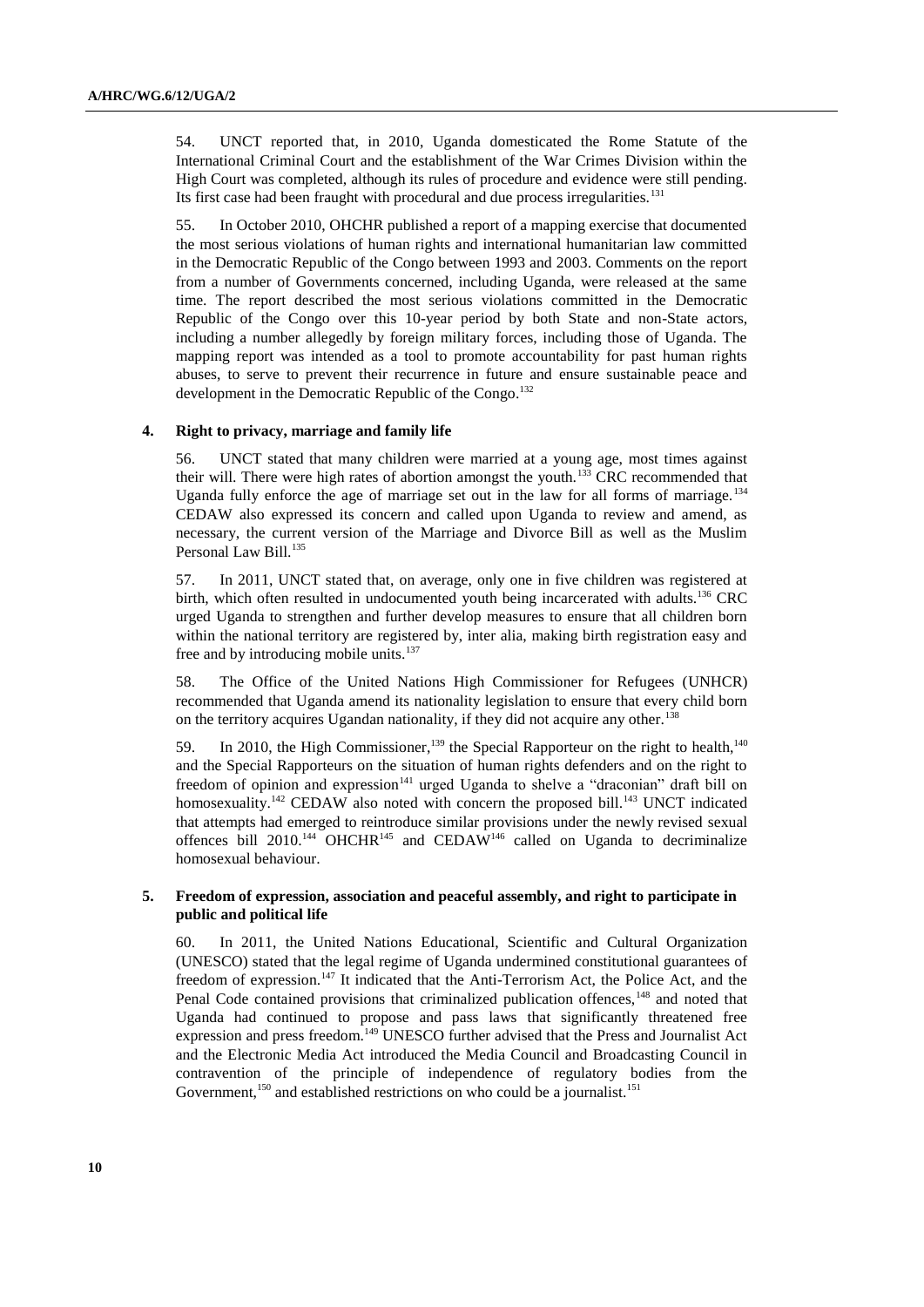61. UNESCO indicated that the biggest affront on freedom of expression and press freedom in recent years had been the closure of four radio stations in September 2009.<sup>152</sup> UNESCO condemned the killing of a radio news presenter and a correspondent in September 2010 and requested authorities to investigate those killings.<sup>153</sup> It recommended that Uganda, among others: improve the safety of journalists; reassess the media legislation provisions; and not use the defamation law as an excuse to restrict freedom of expression.<sup>154</sup>

62. In 2011, OHCHR expressed its concern about the human rights violations resulting from the State's response to the "Walk to Work" protests in April 2011.<sup>155</sup> The High Commissioner urged the Ugandan authorities to halt the use of disproportionate force against protesters and the repeated ill-treatment of opposition politicians,<sup>156</sup> and to conduct thorough, prompt and impartial investigations into the human rights violations committed by the security forces.<sup>157</sup>

63. While acknowledging the significant increase in the number of women in Parliament and politics in general, CEDAW noted that obstacles to the advancement of women remained in other areas.<sup>158</sup> The Committee called upon Uganda to take the necessary measures to increase and strengthen the participation of women in designing and implementing local development plans, and to pay special attention to the needs of rural women.<sup>159</sup>

64. UNCT stated that the 2011 presidential election had been carried out in relative peace with limited incidents of violence. Nonetheless, there had been serious issues of concern during the electoral period that had led to the disenfranchisement of a considerable number of citizens.<sup>160</sup>

#### **6. Right to work and to just and favourable conditions of work**

65. In 2011, the ILO Committee of Experts requested Uganda to take measures to recognize the right to collective bargaining to all public employees and public servants not engaged in the administration of the State.<sup>161</sup>

66. CEDAW was concerned about the persistence of discrimination against women in the labour market, and the concentration of women in the informal sector. While noting that the Employment Act had introduced a specific provision on sexual harassment, the Committee was concerned that the narrow definition was limited to sexual harassment by an employer or his representative.<sup>162</sup>

#### **7. Right to social security and to an adequate standard of living**

67. UNCT stated that there were no appropriate legal mechanisms of redress for violations of economic, social and cultural rights in Uganda.<sup>163</sup> In 2004, the independent expert on the effects of structural adjustment policies and foreign debt on the full enjoyment of all human rights, particularly economic, social and cultural rights, found that more expanded and explicit linkages could and should be made between the development goals of Uganda and human rights, in particular economic, social and cultural rights. 164

68. UNCT noted a decline in poverty to 24.5 per cent in 2010, while referring to significant regional disparities.<sup>165</sup> CEDAW urged Uganda to continue to intensify the implementation of gender-sensitive poverty reduction and development programmes.<sup>166</sup> It noted with concern the particularly marginalized situation of Batwa women.<sup>167</sup> CRC remained deeply concerned about the increasingly large numbers of children who did not enjoy the right to an adequate standard of living.<sup>168</sup>

69. In 2011, UNCT stated that Uganda was still experiencing a severe generalized HIV epidemic.<sup>169</sup> CEDAW,<sup>170</sup> CRC<sup>171</sup> and the HR Committee<sup>172</sup> recommended strengthening efforts to combat HIV/AIDS.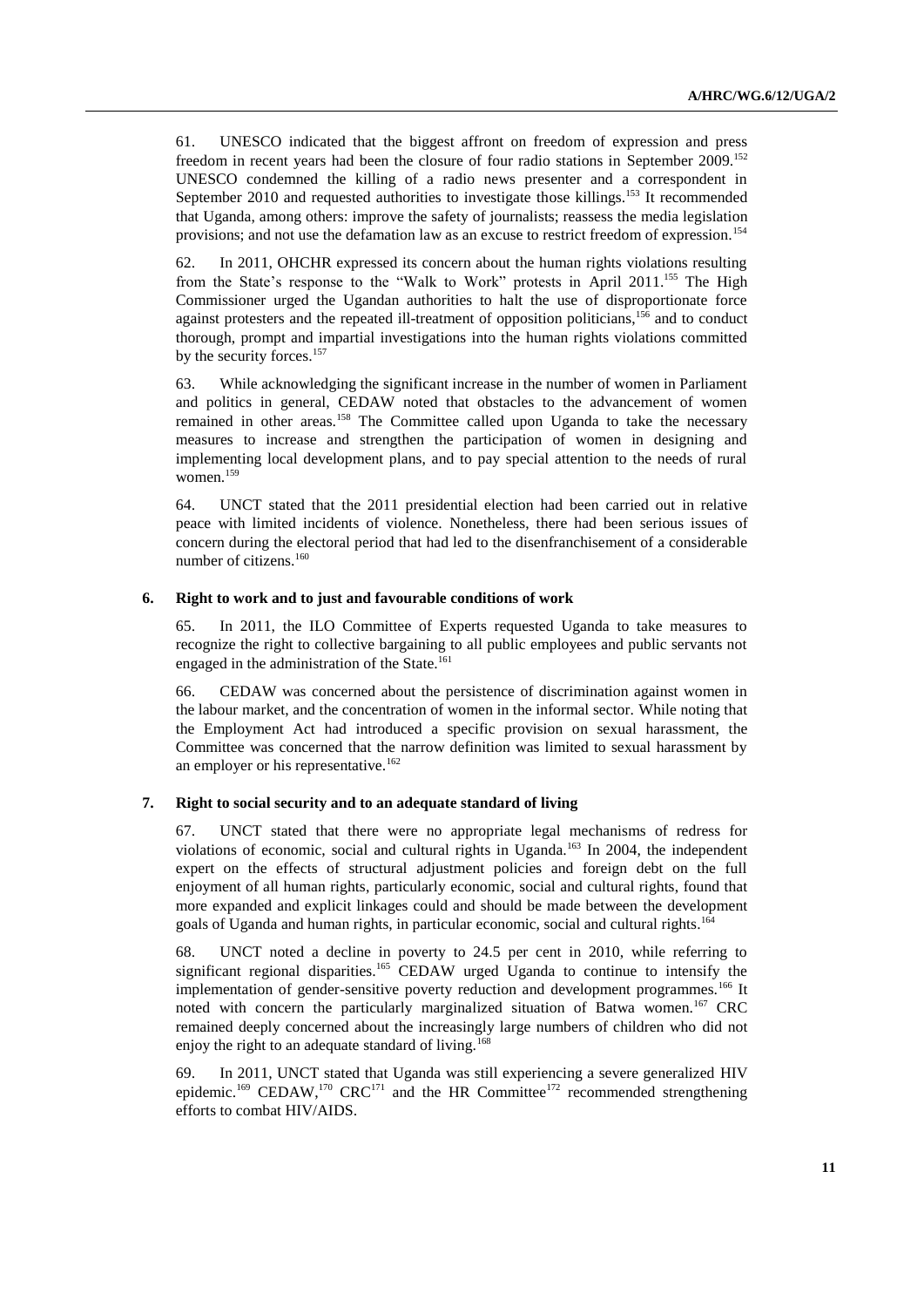70. UNCT stated that six million people still went hungry in Uganda, while 20.3 million were food insecure.<sup>173</sup> Malnutrition was rampant and rates had not improved over the past three decades.<sup>174</sup> There was no comprehensive legislation addressing the right to food in Uganda.<sup>175</sup>

71. In 2006, the Special Rapporteur on the right to health stated that significant health challenges persisted. Access to health-care facilities was limited by poor infrastructure, especially in the rural areas.<sup>176</sup> He stated that human resources in the health sector constituted a major, urgent issue that had multiple dimensions.<sup>177</sup> UNCT made similar observations and noted that funding had stagnated despite a high population growth rate and increased demand for health services;<sup>178</sup> the Special Rapporteur stated that that was inconsistent with the international obligations of Uganda.<sup>179</sup> CRC<sup>180</sup> and CEDAW<sup>181</sup> made related recommendations.

72. UNCT indicated that participation in housing-related decision-making and security of tenure remained inadequate. Land matters were contentious due to multiple claims over land.<sup>182</sup> Land tenure in the protected areas of Uganda had resulted in consistent conflicts with, inter alia, excessive use of force and forceful evictions taking place.<sup>183</sup>

73. UNCT observed that national water coverage had improved, but serious health risks associated with contaminated water sources and poor hygiene remained.<sup>184</sup> Particularly affected were displaced families in northern Uganda.<sup>185</sup>

#### **8. Right to education**

74. In 2011, UNCT stated that less than one third of children fully completed primary education. High drop-out and low completion rates for girls in secondary and tertiary education were particularly worrisome.<sup>186</sup> The ILO Committee of Experts urged Uganda to redouble its efforts to improve the functioning of the education system.<sup>187</sup> CRC recommended that Uganda increase public expenditure on education and undertake additional efforts to ensure access to informal education to vulnerable groups.<sup>188</sup>

75. The Special Rapporteur on the right to education noted that pregnant schoolgirls had to leave school and were unable to register at the same school after delivery.<sup>189</sup> CEDAW urged Uganda to take steps to overcome traditional attitudes that in some areas might constitute obstacles to girls' and women's education.<sup>190</sup> UNCT indicated that other serious challenges to children accessing affordable and quality education included violence in and around schools.<sup>191</sup>

#### **9. Minorities and indigenous peoples**

76. CRC was concerned at the situation of children belonging to minorities, including Batwa children.<sup>192</sup>

77. In 2007, OHCHR stated that in Karamoja the plight of pastoralist nomadic tribes continued to be exacerbated by high levels of insecurity.<sup>193</sup>

#### **10. Migrants, refugees and asylum-seekers**

78. As Uganda had not extended its typically generous refugee policy to refugees from a third country since 2009,<sup>194</sup> UNHCR recommended that Uganda lift the ban on tilling land by that group of refugees and afford them the same treatment given to other refugees.<sup>195</sup> It also recommended that Uganda allow for the naturalization of refugees and their descendants after a certain period of residence.<sup>196</sup>

79. The ILO Committee of Experts reiterated its previous observation, in which it expressed concern over the slow progress made with respect to the adoption of legislation that would include measures against clandestine migration movements and provide for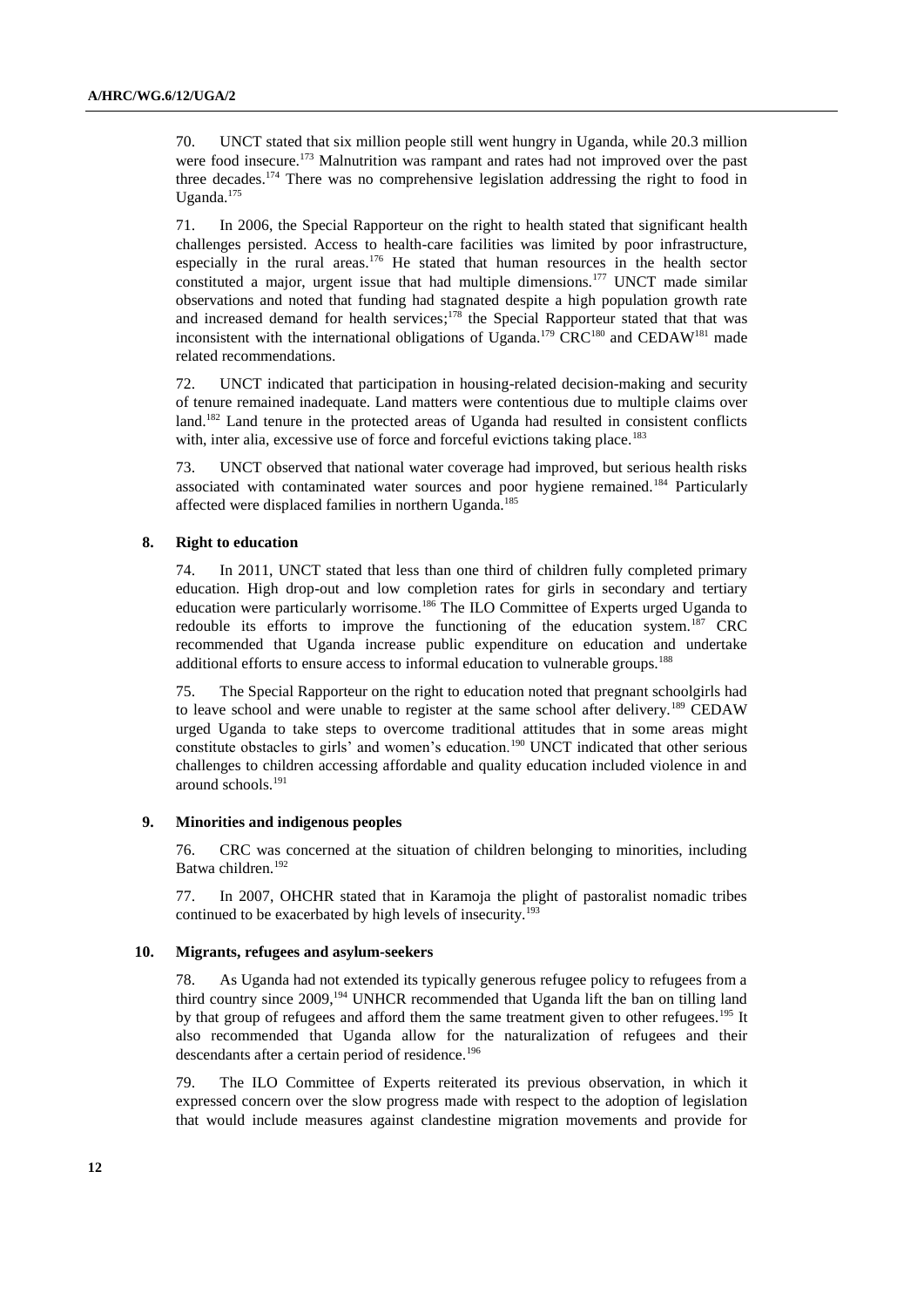equal treatment and opportunity between migrant workers and nationals.<sup>197</sup> UNHCR recommended that Uganda ensure that the security screening of migrants would not negate requests for asylum by civilians who were in need of international protection.<sup>198</sup>

80. UNHCR expressed its concern that the Crime Intelligence Unit was part of the adjudication arm for refugee status.<sup>199</sup>

#### **11. Internally displaced persons**

81. In 2009, the Representative of the Secretary-General on the human rights of internally displaced persons noted that finding durable solutions for extremely vulnerable individuals among the displaced populations was the biggest remaining humanitarian challenge.<sup>200</sup>

82. In 2008, OHCHR called upon Uganda to consider all options for durable solutions for internally displaced persons (IDPs) based on a voluntary choice,<sup>201</sup> as did the mandate holder on IDPs in 2004.<sup>202</sup>UNHCR recommended a more expansive approach be taken that considered reintegration and relocation as solutions in addition to return.<sup>203</sup>

83. The Representative of the Secretary-General on the human rights of internally displaced persons observed that disputes over land and property hampered return movements and their sustainability,<sup>204</sup> and UNHCR recommended that Uganda investigate issues relating to land ownership.<sup>205</sup>

84. CEDAW urged Uganda to take all necessary measures to ensure that women and girls in the IDP camps and those who have returned to their communities are adequately protected from sexual and gender-based violence and abuse, that the perpetrators of such acts are prosecuted and punished, and that relief and remedies are provided to victims and their families.<sup>206</sup> The Special Representative of the Secretary-General for Children and Armed Conflict, $207$  the HR Committee<sup>208</sup> and CRC<sup>209</sup> made similar observations.

85. UNCT stated that insecurity, natural disasters, and limited access to basic services had led to the displacement of significant numbers of Karamojong.<sup>210</sup>

#### **12. Human rights and counter-terrorism**

86. UNCT stated that the Anti-Terrorism Act 2002 contained a broad definition of terrorism and conferred considerable discretionary powers to the Minister for Internal Affairs. Wide interpretations of the Act and operations by the Joint Anti-Terrorism Task Force had resulted in abuses.<sup>211</sup> The HR Committee raised similar concerns.<sup>212</sup>

### **III. Achievements, best practices, challenges and constraints**

87. UNCT noted that northern Uganda had experienced very long and brutal civil wars that had ravaged the region and led to the displacement of millions,<sup>213</sup> that questions over transparency and accountability in government affairs persisted, $2^{14}$  and that climate change had impacted Uganda on many fronts.<sup>215</sup>

88. CRC noted the extremely negative impact of the conflict on the children of Uganda.<sup>216</sup>

89. The Special Representative of the Secretary-General for Children and Armed Conflict noted the full commitment by the Government and concerted efforts towards implementing the provisions of the action plan regarding children associated with armed forces in Uganda.<sup>217</sup>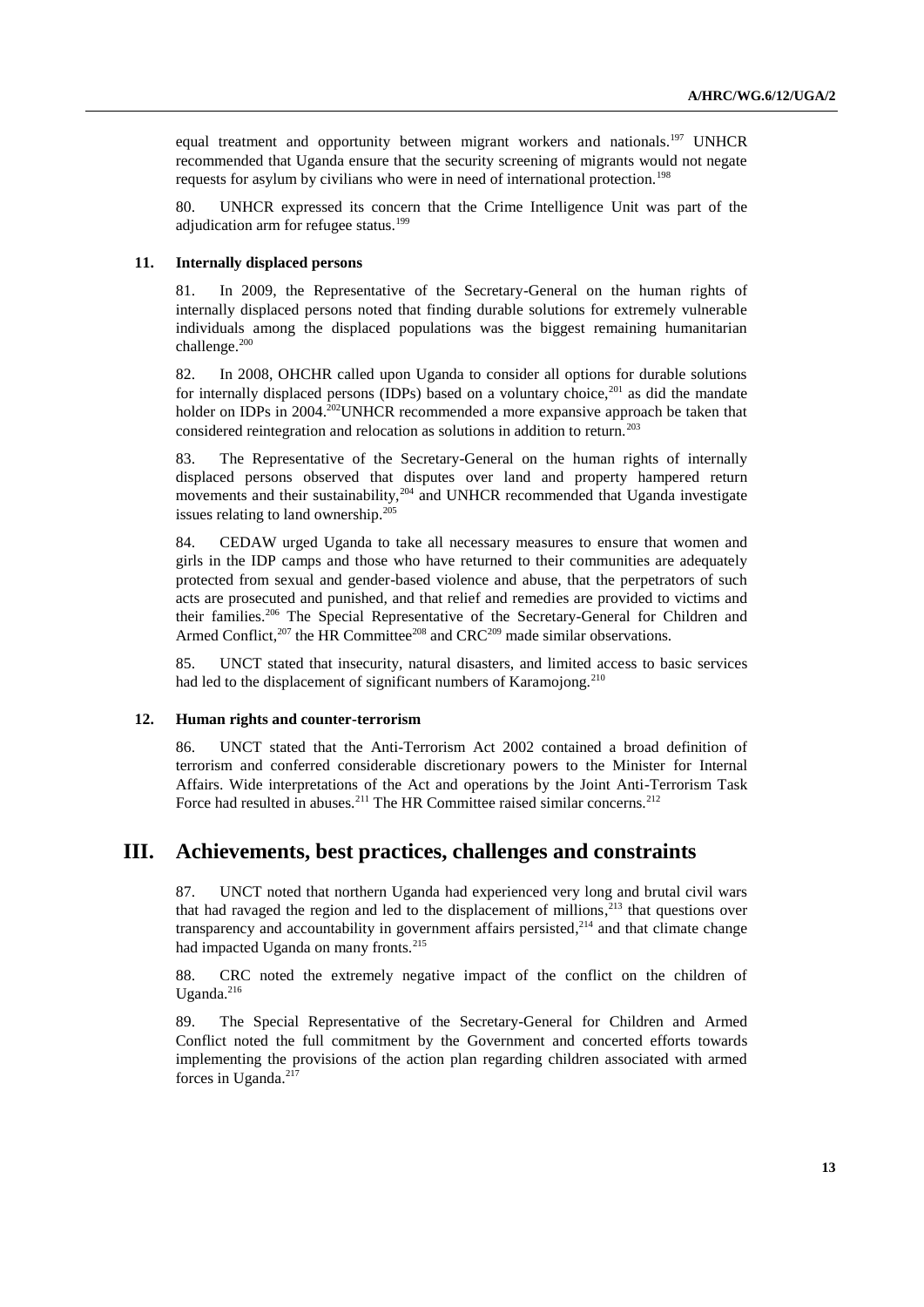## **IV. Key national priorities, initiatives and commitments**

### **Specific recommendations for follow-up**

90. Treaty bodies requested follow-up information on their recommendations regarding discriminatory laws and sexual offences against schoolgirls  $(CEDAW)$ ;<sup>218</sup> security forces and agencies, unauthorized places of detention, human rights monitors, protection of civilians and prevention of abduction  $(CAT)$ ;<sup>219</sup> and female genital mutilation, IDPs and arbitrary detention (HR Committee). $220$ 

## **V. Capacity-building and technical assistance**

91. Treaty bodies recommended that Uganda seek technical assistance/cooperation from United Nations agencies and programmes in a number of areas. $221$ 

#### *Notes*

 $1$  Unless indicated otherwise, the status of ratifications of instruments listed in the table may be found in *Multilateral Treaties Deposited with the Secretary-General: Status as at 1 April 2009* (ST/LEG/SER.E.26), supplemented by the official website of the United Nations Treaty Collection database, Office of Legal Affairs of the United Nations Secretariat, http://treaties.un.org/.

<sup>2</sup> The following abbreviations have been used for this document:

| <b>ICERD</b>      | International Convention on the Elimination of All Forms of Racial                  |
|-------------------|-------------------------------------------------------------------------------------|
|                   | Discrimination                                                                      |
| <b>ICESCR</b>     | International Covenant on Economic, Social and Cultural Rights                      |
| OP-ICESCR         | <b>Optional Protocol to ICESCR</b>                                                  |
| <b>ICCPR</b>      | International Covenant on Civil and Political Rights                                |
| ICCPR-OP 1        | <b>Optional Protocol to ICCPR</b>                                                   |
| <b>ICCPR-OP 2</b> | Second Optional Protocol to ICCPR, aiming at the abolition of the death             |
|                   | penalty                                                                             |
| <b>CEDAW</b>      | Convention on the Elimination of All Forms of Discrimination against Women          |
| OP-CEDAW          | <b>Optional Protocol to CEDAW</b>                                                   |
| <b>CAT</b>        | Convention against Torture and Other Cruel, Inhuman or Degrading                    |
|                   | <b>Treatment or Punishment</b>                                                      |
| OP-CAT            | Optional Protocol to CAT                                                            |
| <b>CRC</b>        | Convention on the Rights of the Child                                               |
|                   | OP-CRC-AC Optional Protocol to CRC on the involvement of children in armed conflict |
| OP-CRC-SC         | Optional Protocol to CRC on the sale of children, child prostitution and child      |
|                   | pornography                                                                         |
| <b>ICRMW</b>      | International Convention on the Protection of the Rights of All Migrant             |
|                   | Workers and Members of Their Families                                               |
| <b>CRPD</b>       | Convention on the Rights of Persons with Disabilities                               |
| <b>OP-CRPD</b>    | <b>Optional Protocol to CRPD</b>                                                    |
| <b>CED</b>        | International Convention for the Protection of All Persons from Enforced            |
|                   | Disappearance                                                                       |
|                   |                                                                                     |

<sup>3</sup> Adopted by the General Assembly in its resolution 63/117 of 10 December 2008. Article 17, paragraph 1, of OP-ICESCR states that "The present Protocol is open for signature by any State that has signed, ratified or acceded to the Covenant".

<sup>4</sup> Protocol to Prevent, Suppress and Punish Trafficking in Persons, Especially Women and Children, supplementing the United Nations Convention against Transnational Organized Crime.

- <sup>5</sup> 1951 Convention relating to the Status of Refugees and its 1967 Protocol, 1954 Convention relating to the Status of Stateless Persons and 1961 Convention on the Reduction of Statelessness.
- <sup>6</sup> Geneva Convention for the Amelioration of the Condition of the Wounded and Sick in Armed Forces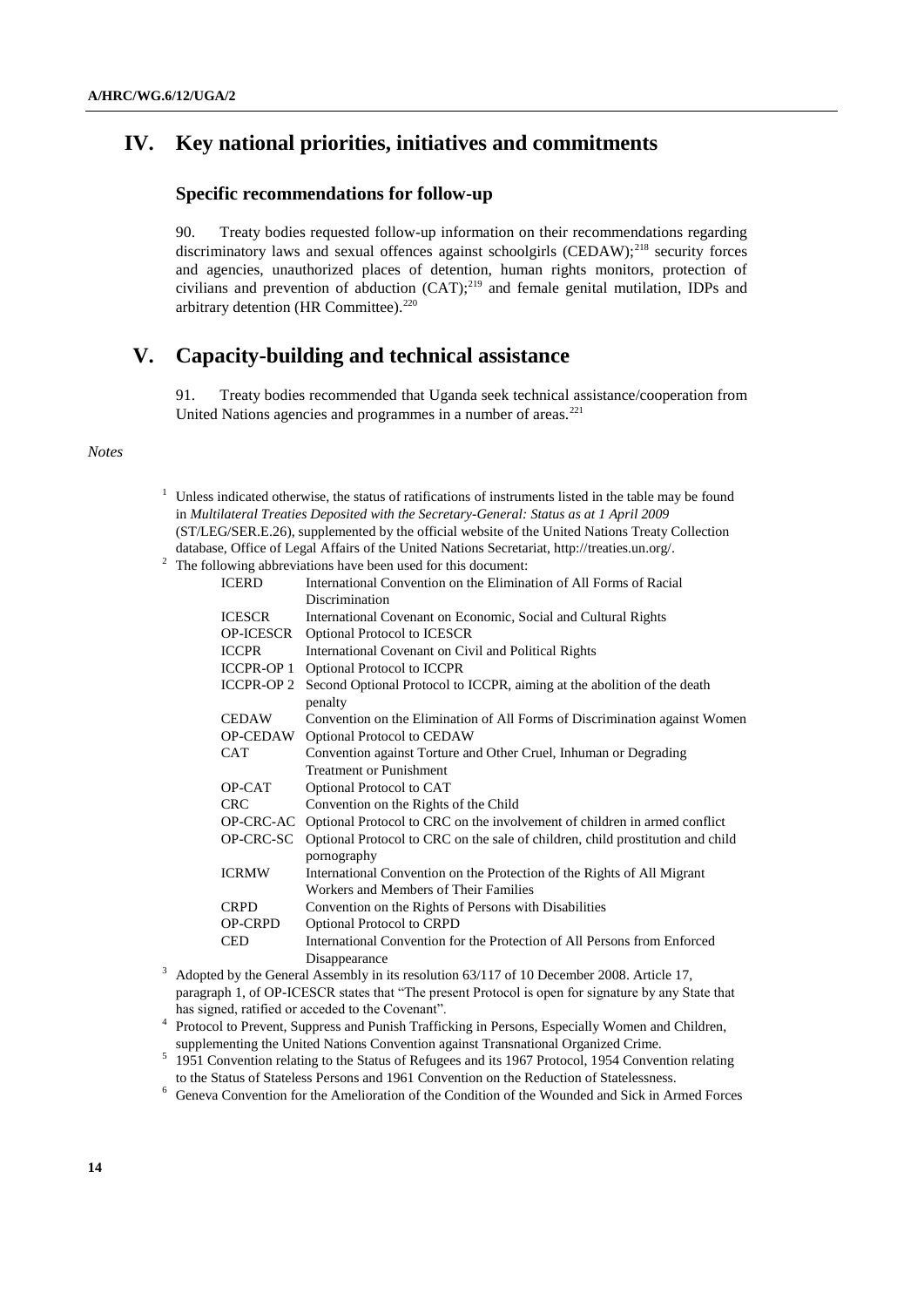in the Field (First Convention); Geneva Convention for the Amelioration of the Condition of Wounded, Sick and Shipwrecked Members of Armed Forces at Sea (Second Convention); Geneva Convention relative to the Treatment of Prisoners of War (Third Convention); Geneva Convention relative to the Protection of Civilian Persons in Time of War (Fourth Convention); Protocol Additional to the Geneva Conventions of 12 August 1949, and relating to the Protection of Victims of International Armed Conflicts (Protocol I); Protocol Additional to the Geneva Conventions of 12 August 1949, and relating to the Protection of Victims of Non-International Armed Conflicts (Protocol II); Protocol Additional to the Geneva Conventions of 12 August 1949, and relating to the Adoption of an Additional Distinctive Emblem (Protocol III). For the official status of ratifications, see Federal Department of Foreign Affairs of Switzerland, at www.eda.admin.ch/eda/fr/home/topics/intla/intrea/chdep/warvic.html.

- 7 International Labour Organization Convention No. 29 concerning Forced or Compulsory Labour; Convention No. 105 concerning the Abolition of Forced Labour; Convention No. 87 concerning Freedom of Association and Protection of the Right to Organise; Convention No. 98 concerning the Application of the Principles of the Right to Organise and to Bargain Collectively; Convention No. 100 concerning Equal Remuneration for Men and Women Workers for Work of Equal Value; Convention No. 111 concerning Discrimination in Respect of Employment and Occupation; Convention No. 138 concerning Minimum Age for Admission to Employment; Convention No. 182 concerning the Prohibition and Immediate Action for the Elimination of the Worst Forms of Child Labour.
- <sup>8</sup> Concluding observations of the Committee on the Elimination of Discrimination against Women (CEDAW/C/UGA/CO/7), para. 49.
- <sup>9</sup> Concluding observations of the Committee against Torture (CAT/C/CR/34/UGA), para. 11.

 $10$  Ibid.

- $11$  Concluding observations of the Committee on the Elimination of Racial Discrimination (CERD/C/62/CO/11), para. 19.
- <sup>12</sup> CEDAW/C/UGA/CO/7, para. 54.
- $13$  UNCT submission to the UPR on Uganda, p. 2.
- <sup>14</sup> Concluding observations of the Committee on the Rights of the Child (CRC/C/UGA/CO/2), para. 13.<br><sup>15</sup> CAT/C/CD/24/UCA gase 5
- CAT/C/CR/34/UGA, para. 5.
- <sup>16</sup> Concluding observations of the Human Rights Committee (CCPR/CO/80/UGA), para. 6.
- <sup>17</sup> CRC/C/UGA/CO/2, para. 13.
- <sup>18</sup> CAT/C/CR/34/UGA, para. 5.
- <sup>19</sup> Concluding observations of the Committee on the Rights of the Child (CRC/C/OPAC/UGA/CO/1), para. 27.
- <sup>20</sup> Concluding observations of the Committee on the Rights of the Child (CRC/C/OPSC/UGA/CO/1), para. 23.
- <sup>21</sup> See www.ohchr.org/EN/NewsEvents/Pages/DisplayNews.aspx?NewsID=10116&LangID=E.
- <sup>22</sup> For the list of national human rights institutions with accreditation status granted by the International Coordinating Committee of National Institutions for the Promotion and Protection of Human Rights, see A/HRC/16/77 of 3 February 2011, annex.
- $23$  UNCT submission to the UPR on Uganda, p. 2.
- <sup>24</sup> CRC/C/OPAC/UGA/CO/1, para. 14.
- <sup>25</sup> UNCT submission to the UPR on Uganda, p. 2.
- <sup>26</sup> CEDAW/C/UGA/CO/7, paras. 17-18.
- <sup>27</sup> Ibid., para. 16.
- <sup>28</sup> UNCT submission to the UPR on Uganda, p. 2.<br><sup>29</sup> Ibid
- Ibid.
- <sup>30</sup> S/2009/462, para. 3.
- $31$  The following abbreviations have been used for this document:

| <b>CERD</b>         | Committee on the Elimination of Racial Discrimination        |
|---------------------|--------------------------------------------------------------|
| <b>HR</b> Committee | Human Rights Committee                                       |
| <b>CEDAW</b>        | Committee on the Elimination of Discrimination against Women |
| <b>CAT</b>          | Committee against Torture                                    |
| CRC.                | Committee on the Rights of the Child.                        |
|                     |                                                              |

 $32$  UNCT submission to the UPR on Uganda, p. 1.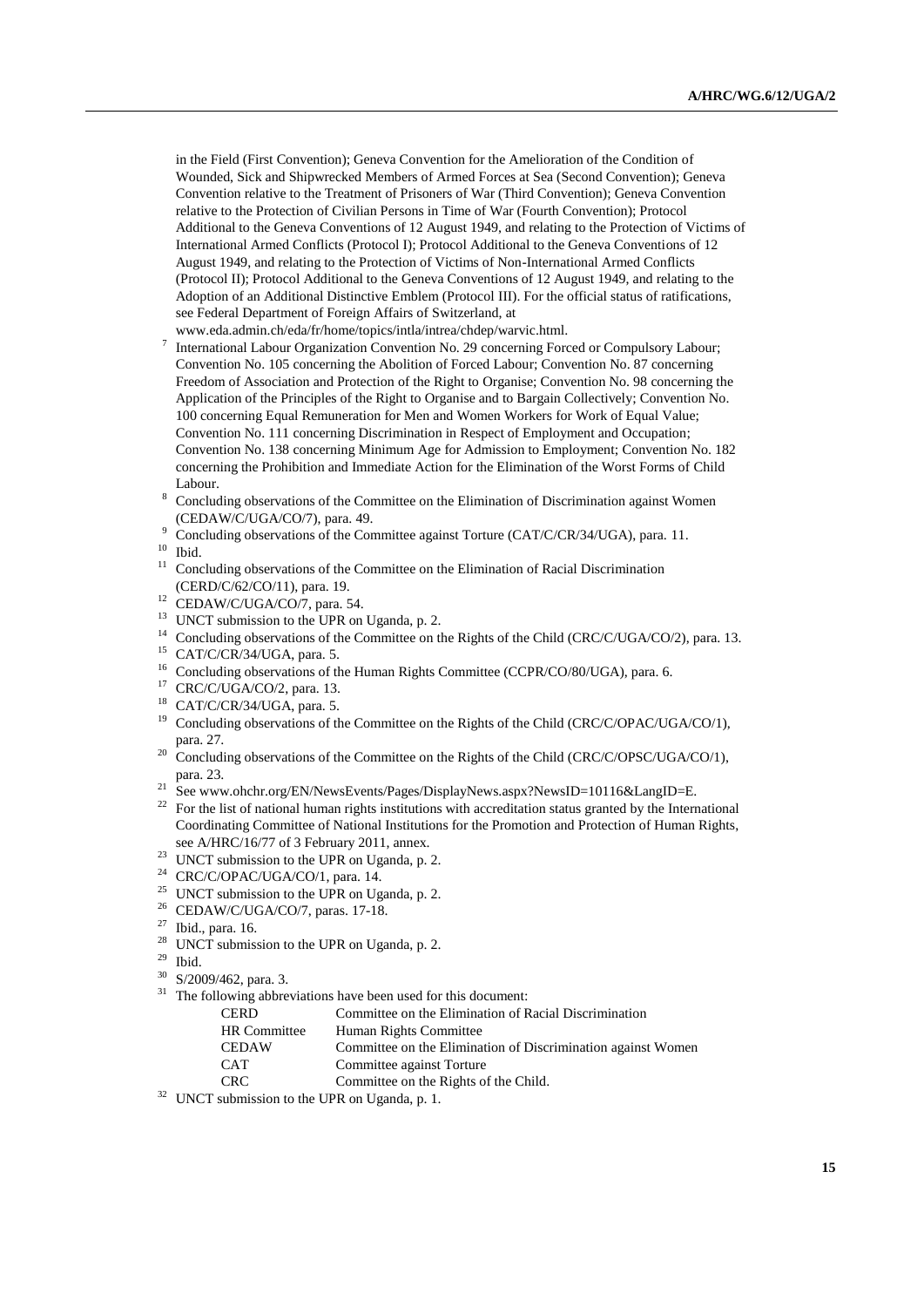- $^{33}$  A/64/214, paras. 70-73.
- $^{34}$  E/CN.4/2004/77/Add.1.
- $^{35}$  A/HRC/15/58, para. 34.
- A/HRC/4/45.
- $^{37}$  E/CN.4/2006/48/Add.2.
- A/HRC/4/28/Add.3.
- <sup>39</sup> E/CN.4/2004/47/Add.1.
- <sup>40</sup> E/CN.4/2000/6/Add.1.
- <sup>41</sup> The questionnaires referred to are those reflected in an official report by a special procedures mandate holder issued between 1 January 2007 and 1 June 2011. Responses counted for the purposes of this section are those received within the relevant deadlines, and referred to in the following documents: (a) A/HRC/6/15, para. 7; (b) A/HRC/7/6, annex; (c) A/HRC/7/8, para. 35; (d) A/HRC/8/10, para. 120, footnote 48; (e) A/62/301, paras. 27, 32, 38, 44 and 51; (f) A/HRC/10/16 and Corr.1, footnote 29; (g) A/HRC/11/6, annex; (h) A/HRC/11/8, para. 56; (i) A/HRC/11/9, para. 8, footnote 1; (j) A/HRC/12/21, para. 2, footnote 1; (k) A/HRC/12/23, para. 12; (l) A/HRC/12/31, para. 1, footnote 2; (m) A/HRC/13/22/Add.4; (n) A/HRC/13/30, para. 49; (o) A/HRC/13/42, annex I; (p) A/HRC/14/25, para. 6, footnote 1; (q) A/HRC/14/31, para. 5, footnote 2; (r) A/HRC/14/46/Add.1; (s) A/HRC/15/31/Add.1, para. 6 – for list of responding States, see www.ohchr.org/EN/Issues/WaterAndSanitation/SRWater/Pages/ContributionsPSP.aspx; (t) A/HRC/15/32, para. 5; (u) A/HRC/16/44/Add.3; (v) A/HRC/16/48/Add.3, para. 5, endnote 2; (w) A/HRC/16/51/Add.4; (x) A/HRC/17/38, see annex I.
- <sup>42</sup> OHCHR, *High Commissioner's Strategic Management Plan 2010-2011* (Geneva), p. 71.
- <sup>43</sup> OHCHR, *2010 Report*, p. 119.
- <sup>44</sup> A/HRC/4/49/Add.2, para. 1.
- <sup>45</sup> [See www.ohchr.org/EN/NewsEvents/Pages/DisplayNews.aspx?NewsID=10116&LangID=E.](http://www.ohchr.org/EN/NewsEvents/Pages/DisplayNews.aspx?NewsID=10116&LangID=E)
- <sup>46</sup> CEDAW/C/UGA/CO/7, paras. 11-12.
- <sup>47</sup> UNCT submission to the UPR on Uganda, p. 4.
- <sup>48</sup> CEDAW/C/UGA/CO/7, para. 20.
- <sup>49</sup> CCPR/CO/80/UGA, para. 9.
- <sup>50</sup> CEDAW/C/UGA/CO/7, para. 45.
- <sup>51</sup> CRC/C/UGA/CO/2, para. 30.
- <sup>52</sup> UNCT submission to the UPR on Uganda, p. 3.
- <sup>53</sup> CRC/C/UGA/CO/2, para. 46.
- <sup>54</sup> E/CN.4/2006/48/Add.2, para. 53.
- <sup>55</sup> ILO Committee of Experts on the Application of Conventions and Recommendations, Individual Direct Request concerning Discrimination (Employment and Occupation) Convention, 1958 (No. 111), 2011, Geneva, doc. No. (ILOLEX) 092011UGA111, seventh paragraph.
- <sup>56</sup> UNCT submission to the UPR on Uganda, p. 4.
- <sup>57</sup> CEDAW/C/UGA/CO/7, para. 42.
- <sup>58</sup> UNCT submission to the UPR on Uganda, p. 3.
- <sup>59</sup> [See www.ohchr.org/EN/NewsEvents/Pages/DisplayNews.aspx?NewsID=9722&LangID=E;](http://www.ohchr.org/EN/NewsEvents/Pages/DisplayNews.aspx?NewsID=9722&LangID=E) www.ohchr.org/EN/NewsEvents/Pages/DisplayNews.aspx?NewsID=10750&LangID=E.
- <sup>60</sup> CEDAW/C/UGA/CO/7, para. 43.
- <sup>61</sup> CCPR/CO/80/UGA, para. 13.
- <sup>62</sup> UNCT submission to the UPR on Uganda, p. 5.
- <sup>63</sup> CRC/C/UGA/CO/2, para. 33.
- <sup>64</sup> CEDAW/C/UGA/CO/7, para. 28.
- <sup>65</sup> S/2009/462, para. 28.
- <sup>66</sup> See www.ohchr.org/EN/NewsEvents/Pages/DisplayNews.aspx?NewsID=10116&LangID=E.
- <sup>67</sup> UNCT submission to the UPR on Uganda, p. 6.
- <sup>68</sup> CAT/C/CR/34/UGA, para. 10.
- $69$  Ibid., para. 10 (h) and (i).
- $70$  Ibid., para. 10 (q).
- <sup>71</sup> UNCT submission to the UPR on Uganda, pp.  $5-6$ .
- <sup>72</sup> CRC/C/UGA/CO/2, paras. 39–40.
- <sup>73</sup> E/CN.4/2000/6/Add.1, paras. 83–84.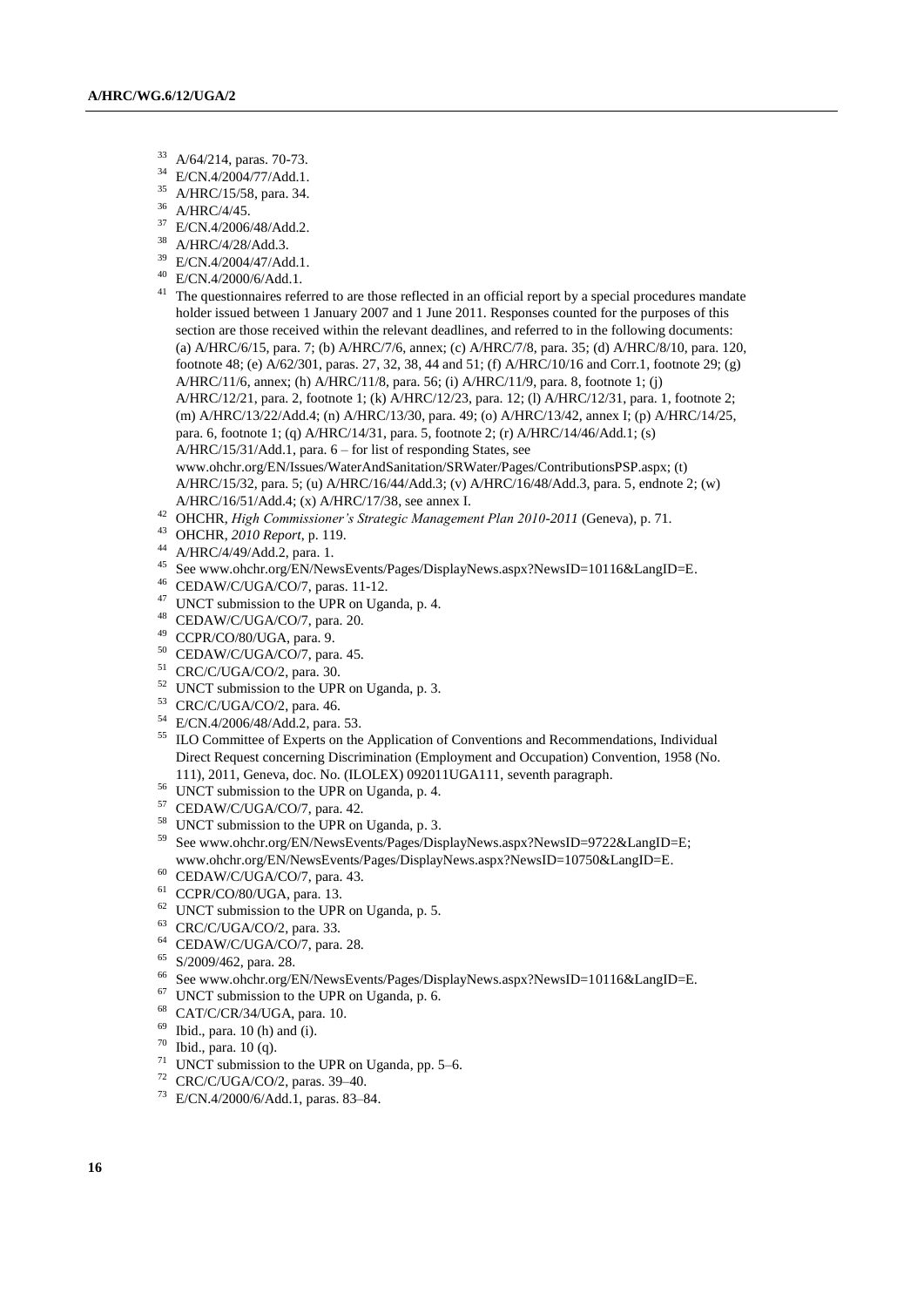- CRC/C/UGA/CO/2, para. 44.
- UNCT submission to the UPR on Uganda, p. 5.
- CEDAW/C/UGA/CO/7, para. 23.
- UNCT submission to the UPR on Uganda, p. 4.
- CEDAW/C/UGA/CO/7, para. 24.
- Ibid., para. 22.
- CCPR/CO/80/UGA, para. 10.
- <sup>81</sup> UNCT submission to the UPR on Uganda, p. 4.
- CRC/C/UGA/CO/2, para. 56.
- A/65/820-S/2011/250, para. 190.
- <sup>84</sup> ILO Committee of Experts on the Application of Conventions and Recommendations, Individual Observation concerning Worst Forms of Child Labour Convention, 1999 (No. 182), 2011, Geneva, doc. No. (ILOLEX) 062011UGA182, sixth paragraph.
- CRC/C/OPAC/UGA/CO/1, para. 24.
- CRC/C/UGA/CO/2, paras. 67–68.
- CRC/C/OPAC/UGA/CO/1, para. 25.
- CCPR/CO/80/UGA, para. 15.
- CAT/C/CR/34/UGA, para. 10.
- CRC/C/UGA/CO/2, paras. 67–68.
- <sup>91</sup> CRC/C/OPAC/UGA/CO/1, para. 30.
- Ibid., para. 32.
- CCPR/CO/80/UGA, para. 18.
- <sup>94</sup> UNCT submission to the UPR on Uganda, p. 6.
- CEDAW/C/UGA/CO/7, para. 28.
- Ibid.
- ILO Committee of Experts on the Application of Conventions and Recommendations, Individual Direct Request concerning Worst Forms of Child Labour Convention, 1999 (No. 182), 2011, Geneva, doc. No. (ILOLEX) 092011UGA182, third and fourth paragraphs.
- $^{98}$  CRC/C/UGA/CO/2, para. 76.
- CRC/C/OPSC/UGA/CO/1, para. 17.
- Ibid., para. 19.
- UNCT submission to the UPR on Uganda, p. 4.
- CRC/C/UGA/CO/2, para. 73.
- <sup>103</sup> ILO Committee of Experts on the Application of Conventions and Recommendations, Individual Direct Request concerning Worst Forms of Child Labour Convention, 1999 (No. 182), 2011, Geneva, doc. No. (ILOLEX) 092011UGA182, twenty-third and twenty-sixth paragraphs.
- CRC/C/UGA/CO/2, para. 71.
- A/HRC/4/49/Add.2, para. 31.
- Ibid., p. 3.
- Ibid., para. 31.
- <sup>108</sup> UNCT submission to the UPR on Uganda, p. 7.
- Ibid.
- A/HRC/4/49/Add.2, para. 36.
- <sup>111</sup> UNCT submission to the UPR on Uganda, p. 6.
- A/HRC/4/49/Add.2, para. 43.
- UNCT submission to the UPR on Uganda, p. 4.
- CRC/C/UGA/CO/2, para. 80.
- A/HRC/7/38/Add.2, para. 72.
- <sup>116</sup> UNCT submission to the UPR on Uganda, p. 7.
- CAT/C/CR/34/UGA, paras. 6 (a) and (e) and 10.
- CCPR/CO/80/UGA, para. 21.
- UNCT submission to the UPR on Uganda, p. 4.
- A/HRC/4/49/Add.2, para. 38.
- CAT/C/CR/34/UGA, para. 10 (p).
- <sup>122</sup> UNCT submission to the UPR on Uganda, pp. 6–7.
- A/HRC/4/49/Add.2, para. 62.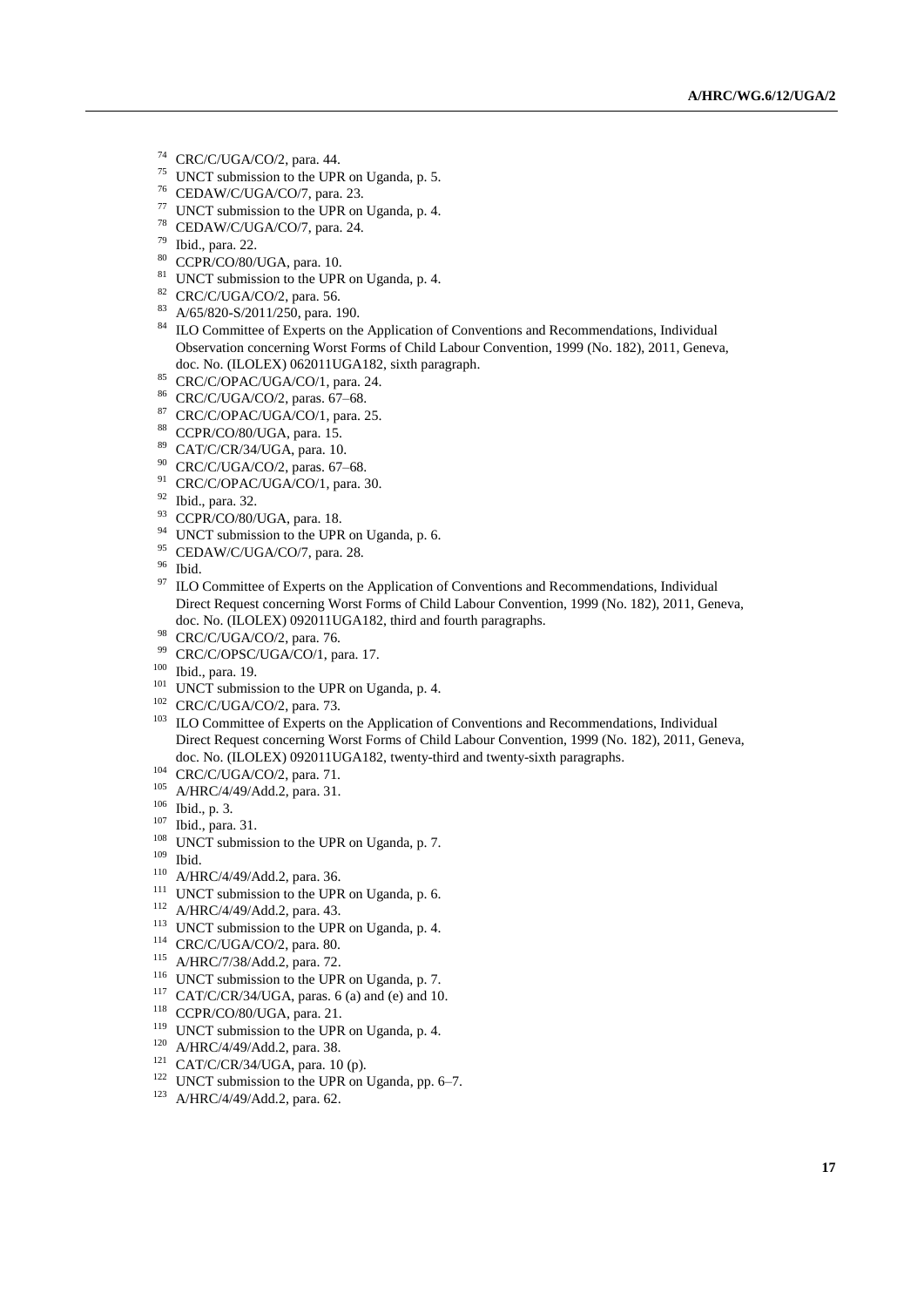- <sup>124</sup> CRC/C/OPAC/UGA/CO/1, para. 32.
- <sup>125</sup> Ibid., para. 28.
- $\frac{126}{127}$  Ibid.
- <sup>127</sup> A/HRC/4/49/Add.2, para. 57.
- See www.ohchr.org/EN/NewsEvents/Pages/DisplayNews.aspx?NewsID=7492&LangID=E.
- <sup>129</sup> OHCHR, "Making peace our own victims' perception of accountability, reconciliation and transitional justice in northern Uganda" (2007), p. ii.
- <sup>130</sup> CRC/C/OPAC/UGA/CO/1, para. 33.
- <sup>131</sup> UNCT submission to the UPR on Uganda, p. 7.
- <sup>132</sup> OHCHR press release, "UN releases D.R. Congo report listing 10 years of atrocities, identifying justice options". Available from
- www.ohchr.org/EN/NewsEvents/Pages/DisplayNews.aspx?NewsID=10404&LangID=E.
- <sup>133</sup> UNCT submission to the UPR on Uganda, p. 5.
- <sup>134</sup> CRC/C/UGA/CO/2, para. 29.
- <sup>135</sup> CEDAW/C/UGA/CO/7, paras. 47–48.
- <sup>136</sup> UNCT submission to the UPR on Uganda, p. 4.
- <sup>137</sup> CRC/C/UGA/CO/2, para. 38.
- <sup>138</sup> UNHCR submission to the UPR on Uganda, p. 8.
- <sup>139</sup> See www.ohchr.org/EN/NewsEvents/Pages/DisplayNews.aspx?NewsID=9722&LangID=E.
- <sup>140</sup> See www.ohchr.org/EN/NewsEvents/Pages/DisplayNews.aspx?NewsID=9763&LangID=E.
- <sup>141</sup> See www.ohchr.org/EN/NewsEvents/Pages/DisplayNews.aspx?NewsID=9855&LangID=E.
- <sup>142</sup> See www.ohchr.org/EN/NewsEvents/Pages/DisplayNews.aspx?NewsID=9722&LangID=E.
- <sup>143</sup> CEDAW/C/UGA/CO/7, paras. 43-44.
- <sup>144</sup> UNCT submission to the UPR on Uganda, p. 3.
- <sup>145</sup> [See www.ohchr.org/EN/NewsEvents/Pages/DisplayNews.aspx?NewsID=9722&LangID=E;](http://www.ohchr.org/EN/NewsEvents/Pages/DisplayNews.aspx?NewsID=9722&LangID=E) www.ohchr.org/EN/NewsEvents/Pages/DisplayNews.aspx?NewsID=10750&LangID=E.
- <sup>146</sup> CEDAW/C/UGA/CO/7, para. 44.
- <sup>147</sup> UNESCO submission to the UPR on Uganda, para. 8.
- <sup>148</sup> Ibid., para. 11.
- <sup>149</sup> Ibid., para. 12.
- <sup>150</sup> Ibid., para. 9.
- <sup>151</sup> Ibid., para. 10.
- <sup>152</sup> Ibid., para. 13.
- <sup>153</sup> Ibid., para. 14.
- <sup>154</sup> Ibid., para. 17.
- <sup>155</sup> See www.ohchr.org/EN/NewsEvents/Pages/DisplayNews.aspx?NewsID=10947&LangID=E.
- <sup>156</sup> See www.ohchr.org/EN/NewsEvents/Pages/DisplayNews.aspx?NewsID=10973&LangID=E.
- <sup>157</sup> Ibid.
- <sup>158</sup> CEDAW/C/UGA/CO/7, para. 29.
- <sup>159</sup> Ibid., para. 42.
- <sup>160</sup> UNCT submission to the UPR on Uganda, pp. 1 and 8.
- <sup>161</sup> ILO Committee of Experts on the Application of Conventions and Recommendations, Individual Observation concerning Right to Organise and Collective Bargaining Convention, 1949 (No. 98), 2011, Geneva, doc. No. (ILOLEX) 062011UGA098, second paragraph.
- <sup>162</sup> CEDAW/C/UGA/CO/7, para. 33.
- <sup>163</sup> UNCT submission to the UPR on Uganda, pp. 8-9.
- <sup>164</sup> E/CN.4/2004/47/Add.1, para. 38.
- <sup>165</sup> UNCT submission to the UPR on Uganda, p. 1.
- <sup>166</sup> CEDAW/C/UGA/CO/7, para. 40.
- <sup>167</sup> Ibid., para. 39.
- <sup>168</sup> CRC/C/UGA/CO/2, para. 57.
- $169$  UNCT submission to the UPR on Uganda, p. 10.
- <sup>170</sup> CEDAW/C/UGA/CO/7, para. 38.
- <sup>171</sup> CRC/C/UGA/CO/2, para. 52.
- <sup>172</sup> CCPR/CO/80/UGA, para. 14.
- <sup>173</sup> UNCT submission to the UPR on Uganda, p. 11.